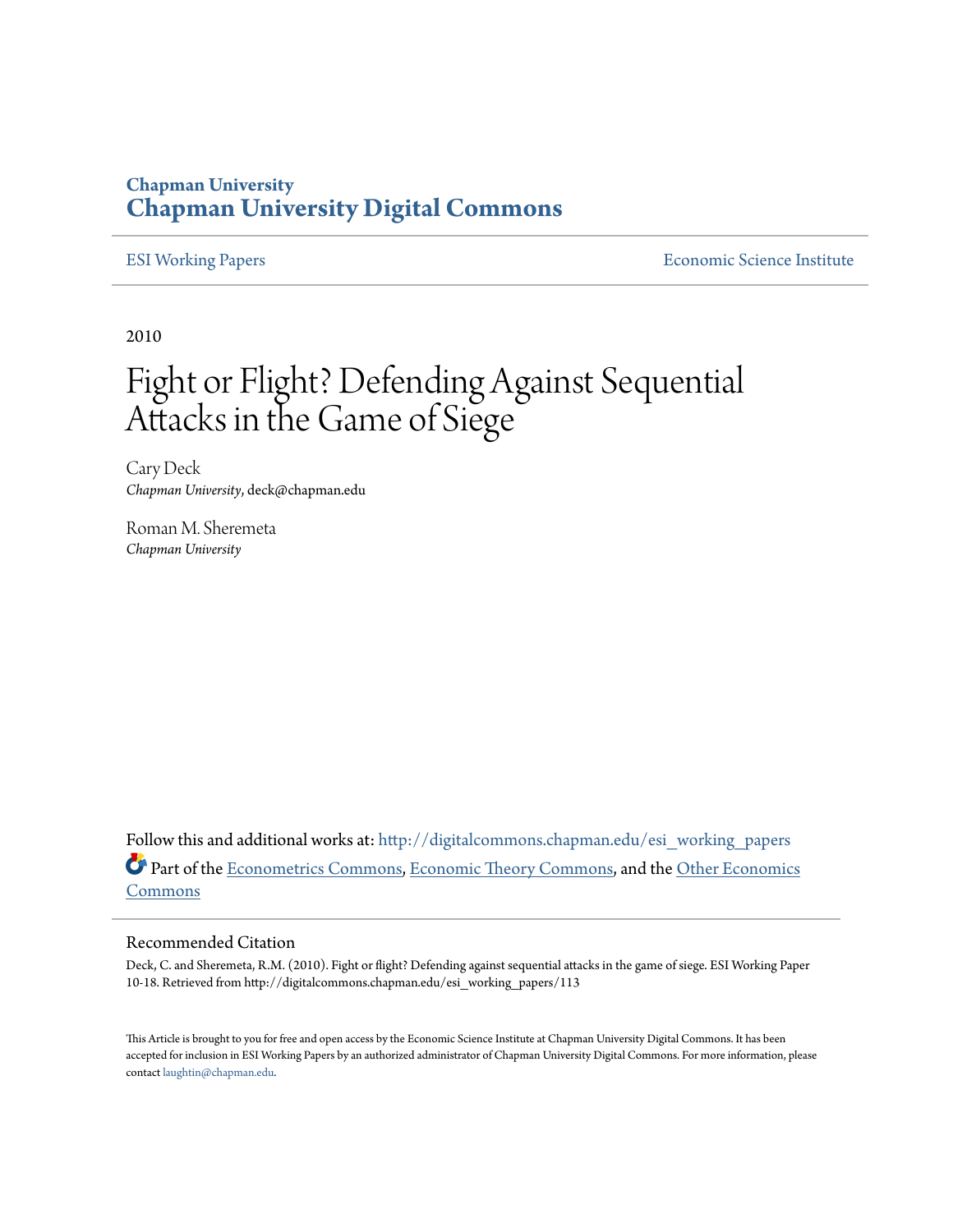# Fight or Flight? Defending Against Sequential Attacks in the Game of Siege

**Comments**

Working Paper 10-18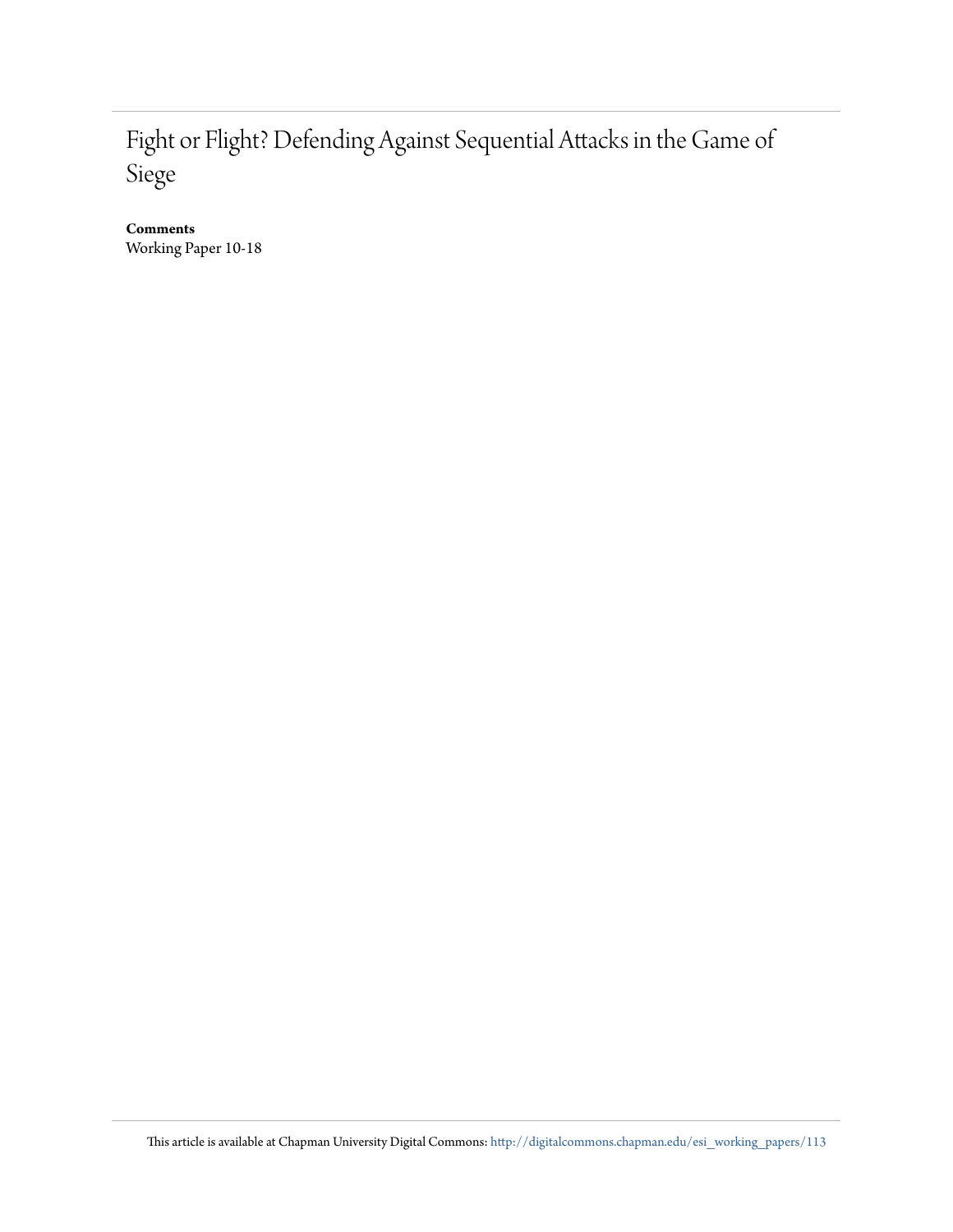# Fight or Flight? Defending Against Sequential Attacks in the Game of Siege<sup>\*</sup>

Cary Deck<sup>a</sup> and Roman M. Sheremeta<sup>b</sup>

<sup>a</sup> Department of Economics, University of Arkansas Fayetteville, AR 72701, USA and Economic Science Institute, Chapman University <sup>b</sup> Argyros School of Business and Economics, Chapman University, One University Drive, Orange, CA 92866, USA

October 6, 2010

#### **Abstract**

This paper examines theory and behavior in a two-player game of siege, sequential attack and defense. The attacker's objective is to successfully win at least one battle while the defender's objective is to win every battle. Theoretically, the defender either folds immediately or, if his valuation is sufficiently high and the number of battles is sufficiently small, then he has a constant incentive to fight in each battle. Attackers respond to defense with diminishing assaults over time. Consistent with theoretical predictions, our experimental results indicate that the probability of successful defense increases in the defenders valuation and it decreases in the overall number of battles in the contest. However, the defender engages in the contest significantly more often than predicted and the aggregate expenditures by both parties exceed predicted levels. Moreover, both defenders and attackers actually increase the intensity of the fight as they approach the end of the contest.

*JEL Classifications*: C72, C91, D72, D74

*Keyword*s: Colonel Blotto, conflict resolution, weakest-link, game of siege, multi-period resource allocation, experiments.

Corresponding author: Cary Deck, cdeck@walton.uark.edu

<sup>\*</sup> We thank Subhasish M. Chowdhury, Amy Farmer, Kjell Hausken, Dan Kovenock, Brian Roberson, Steven Tucker, and seminar participants at Chapman University for helpful comments. We retain responsibility for any errors.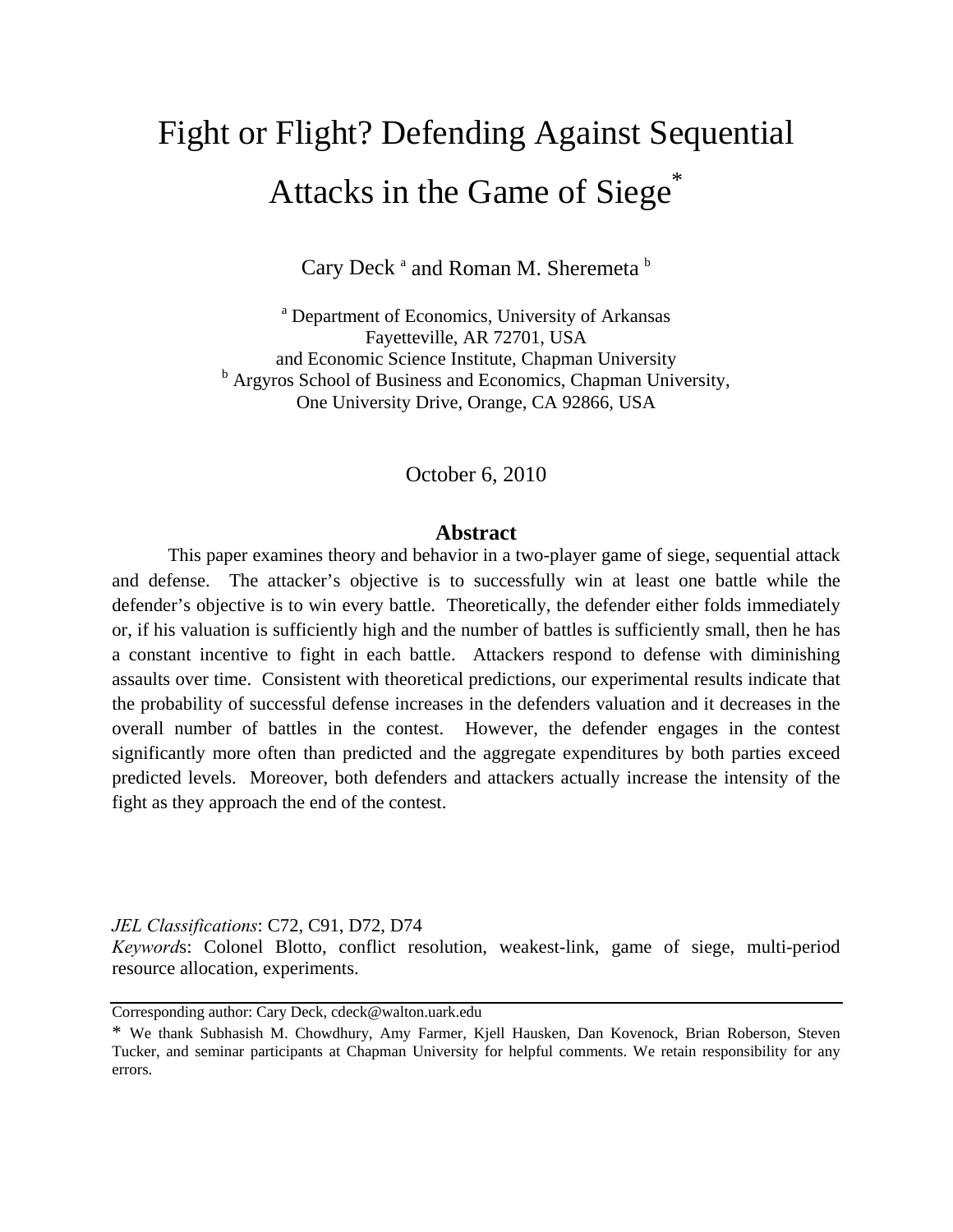# **1. Introduction**

 $\overline{a}$ 

Environments, such as cyber-security (Moore et al., 2009), pipeline systems (Hirshleifer, 1983), complex production processes (Kremer, 1993), and anti-terrorism defense (Sandler and Enders, 2004) can be characterized as weakest-link systems. In each of these cases an attacker only needs to disrupt one component of the system to create a total failure. Defenders are forced to constantly protect the entire system while attackers are encouraged to seek the weakest point.

Recently, a number of theoretical papers emerged trying to model the optimal strategies of those who wish to protect weakest-link systems and those who wish to destroy them. Most of the theoretical work has been focused on the case where the attacker and the defender simultaneously decide how much to invest in each potential target, known as the Colonel Blotto game.<sup>1</sup> For example, Clark and Konrad (2007) and Kovenock and Roberson (2010) both provide a theoretical analysis of a multi-battle two-player game where the attacker and the defender simultaneously commit resources to multiple battles in order to win a prize. $2$  To receive the prize, the attacker needs to win at least one battle while the defender must win all battles. Another class of attack and defense games, distinct from the simultaneous multi-battle game, assumes that battles proceed sequentially. Most of such models originated with the seminal R&D paper of Fudenberg et al.  $(1983)$ .<sup>3</sup> The theoretical model studied in our paper, however, is most closely related to Levitin and Hausken (2010), who consider a contest in which a defender seeks to protect a network and an attacker seeks to destroy it through multiple sequential

<sup>&</sup>lt;sup>1</sup> For a review of the literature see Roberson (2006). Some examples of simultaneous games of attack and defense are Gross (1950), Cooper and Restrepo (1967), Shubik and Weber (1981), Snyder (1989), Coughlin (1992), Szentes and Rosenthal (2003), Bier et al. (2007), Kvasov (2007), and Hart (2008).

<sup>&</sup>lt;sup>2</sup> The main distinction between the two papers is that Clark and Konrad (2007) assume the probability of winning a given battle is proportional to investment while Kovenock and Roberson (2010) assume that victory is deterministic.<br><sup>3</sup> The subsequent papers of Harris and Vickers (1985, 1987), Leininger (1991), Budd et al. (1993), and Ko

Kovenock (2009) investigate different factors that affect behavior in the sequential multi-battle contests.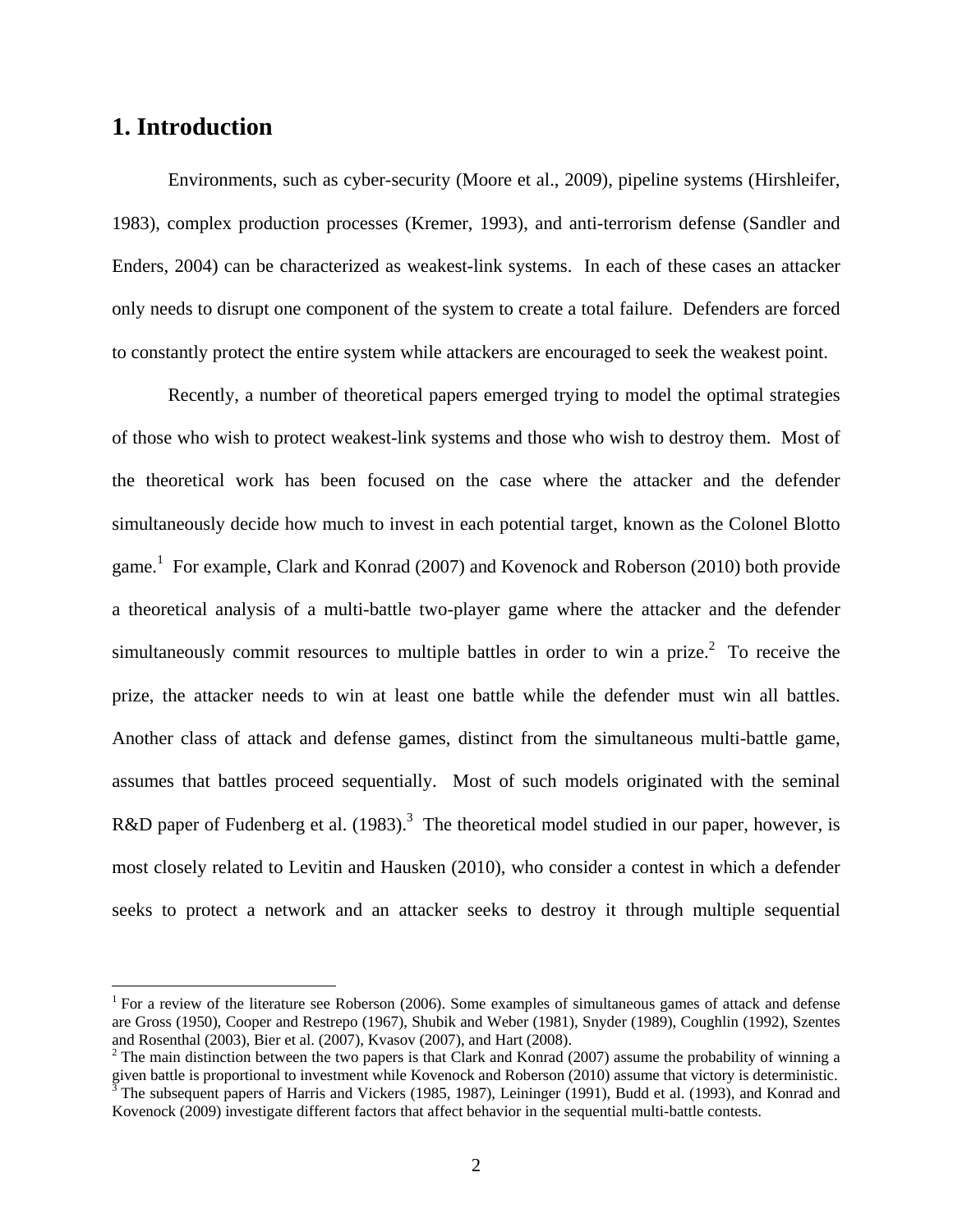attacks.<sup>4</sup> Levitin and Hausken (2010) model the probability of winning a given battle with a lottery contest success function. Due to complexity of their model, most of the paper's theoretical results are based on numerical simulations.<sup>5</sup> The current paper explores both theoretically and through controlled laboratory experiments a game of sequential attacks in a weakest-link network using an all pay-auction framework.

Sequential attacks in a weakest-link network can be viewed as a "game of siege" where the defender attempts to hold an asset such as a fort (or mission such as the Alamo) or landing strip (such as the Berlin blockade after WWII) against repeated assault. Arguably, the most famous siege, whether it is true or not, was the battle of Troy in which the Greeks finally ended a prolonged siege by hiding in a wooden horse according to Greek mythology. Less militaristic examples include a university that must continually prevent its best faculty from being poached by another school or a person who is trying to prevent their spouse from being wooed away. In this type of game, the attacker and defender decide how much to invest in each battle after learning the outcome of any previous battle. The side making the larger investment wins that battle, with ties being broken randomly, creating a series of all-pay auctions. The attacker only needs to be successful once, while the defender must repel each successive assault to win, and hence the game has a weakest-link structure. Our theoretical model predicts that if the defender's valuation is sufficiently high and the number of battles is sufficiently small, then the defender has a constant incentive to fight in each battle and otherwise he folds immediately. Thus, defenders exhibit a response pattern of fight or flight. Attackers respond to defense with diminishing assaults over time. Consistent with theoretical predictions, our experimental results

 $\overline{a}$ 

<sup>&</sup>lt;sup>4</sup> Similar problems have been studied in the "shoot-look-shoot problem" literature (for a review see Glazebrook and Washburn, 2004). However, those models assume that the probability of winning a battle does not depend on the defender's and the attacker's efforts.

 $<sup>5</sup>$  Kovenock and Roberson (2010) point out that the pure strategy equilibrium may not always exist in the model of</sup> Levitin and Hausken (2010).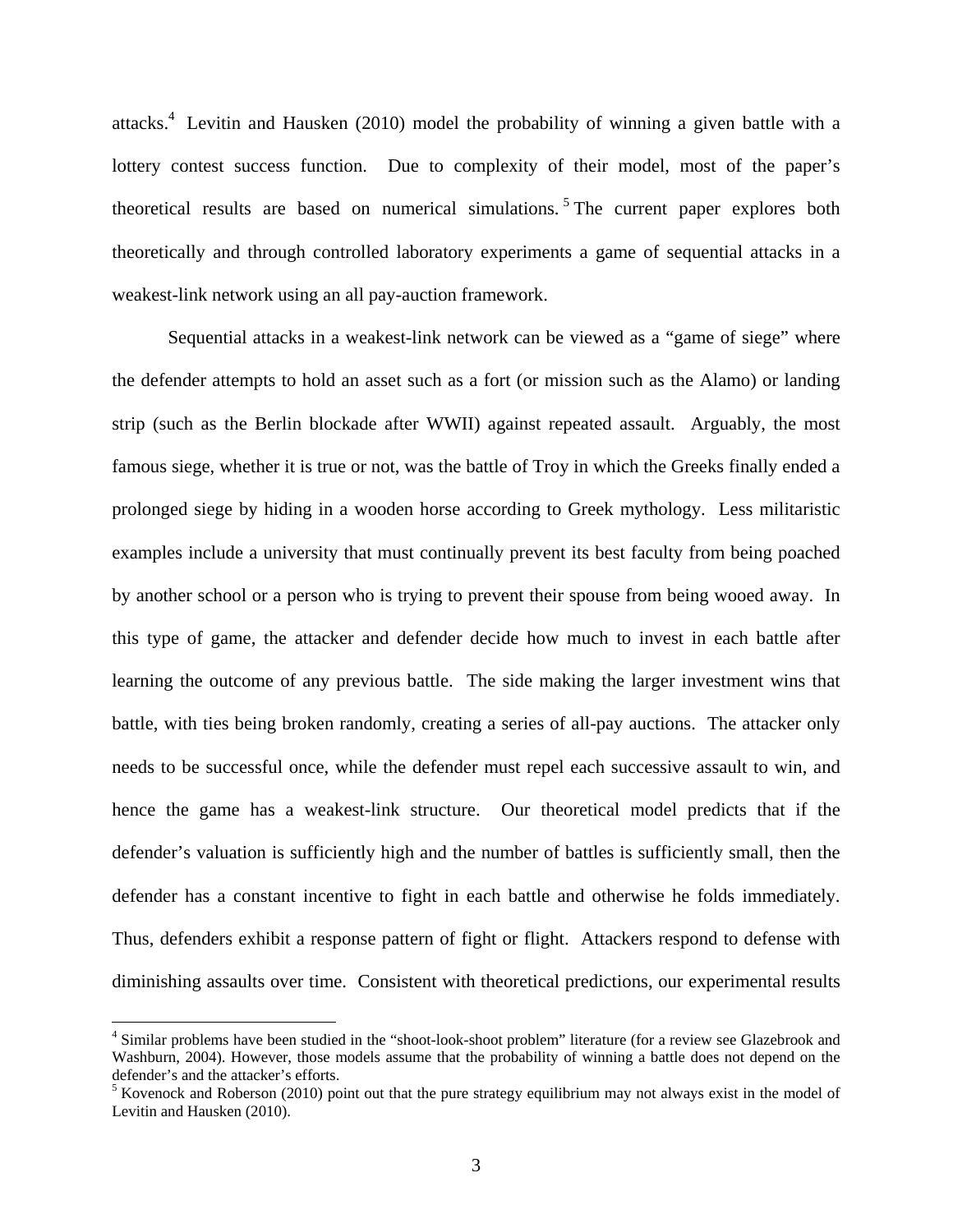indicate that the probability of successful defense increases in the defender's valuation and it decreases in the overall number of battles in the contest. However, the defender engages in the contest significantly more often than predicted and the aggregate expenditures by both parties exceed predicted levels. Also, contrary to theoretical predictions, both the defender and attacker actually increase the intensity of the fight as they approach the known end of the game.

Indentifying the predictive success of the models, such as the one described in the current study, is of obvious social value. However, the usual concerns about unobservable information are present with studies of naturally occurring data and conducting field tests could be extremely costly in this context, making laboratory experiments an ideal tool for empirical validation. Our study adds to the experimental literature on multi-battle contests. To date there are only a few experimental studies that investigate games of multiple contests. Avrahami and Kareev (2009) and Chowdhury et al. (2009) test several basic predictions of the original Colonel Blotto game and find support for the major theoretical predictions. Kovenock et al. (2010) study a multibattle contest with asymmetric objectives and find support for the theoretical model of Kovenock and Roberson (2010) but not Clark and Konrad (2007). Our study contributes to this literature by investigating the behavior in the "game of siege."

#### **2. The Game of Siege**

Before introducing the general model of sequential attack and defense (or "game of siege"), it is useful to review the simple one shot contest, or all-pay auction, between two asymmetric players as in Baye et al. (1996). Assume that two risk-neutral players compete for a prize in a contest. The prize valuation for player 1 is  $v_1$  and for player 2 it is  $v_2$ , where  $v_1 > v_2$ . Both players expend resources  $x_1$  and  $x_2$ , and the player with the highest expenditures wins. In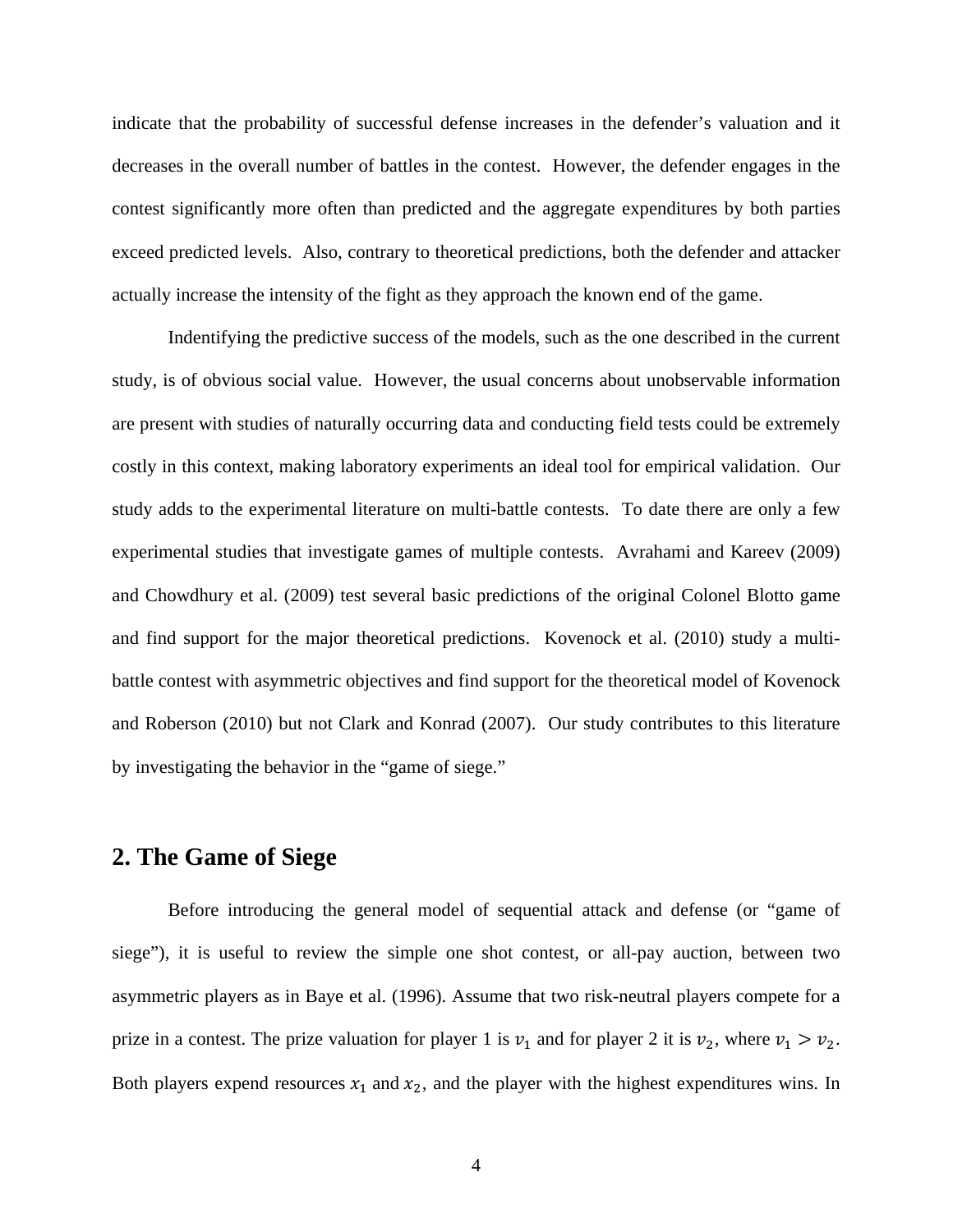case of a tie, the winner is selected randomly. Irrespective of who wins the contest, both players forfeit their expenditures. It is well known that there is no pure strategy equilibrium in such a game (Hillman and Riley, 1989; Baye et al., 1996). The mixed strategy Nash equilibrium is characterized by the following proposition due to Baye et al (1996).

**Proposition 1.** In the mixed strategy equilibrium of a contest between two asymmetric players, with valuations  $v_1 > v_2$ :

- (i) Players randomize over the interval  $x \in [0, \nu_2]$ , according to cumulative distribution functions  $F_1^*(x) = \frac{x}{v_2}$  and  $F_2^*(x) = 1 - \frac{v_2}{v_1} + \frac{x}{v_1}$  for.
- (ii) Player 1's expected expenditure is  $E(x_1) = \frac{v_2}{2}$  and player 2's is  $E(x_2) = \frac{v_2^2}{2v_1}$  $rac{v_2}{2v_1}$ . (iii) Player 1's expected payoff is  $E(\pi_1) = v_1 - v_2$  and player 2's is  $E(\pi_2) = 0$ . (iv) Player 1's probability of winning is  $p_1 = 1 - \frac{v_2}{2v_1}$  and player 2's is  $p_2 = \frac{v_2}{2v_1}$ .

We now turn to the case of two players, attacker and defender, competing in multiple sequential contests. The objective of the attacker  $A$  is to win a single battle, in which case he receives a valuation of  $v_A$ . The objective of the defender D is to win all n battles, in which case he receives a valuation of  $v_D$ , where  $v_D > v_A$ . As the battles occur sequentially, both players first simultaneously allocate their respective resources  $x_A^1$  and  $x_D^1$  in battle 1. If  $x_A^1 > x_D^1$ , then the contest stops and the attacker receives  $v_A$ . However, if the defender is successful in battle 1, the contest proceeds to battle 2. Again, if  $x_A^2 > x_D^2$ , then the contest stops and the attackers receives  $v_A$ . This process repeats until either the attacker wins one battle or the defender wins all n battles. The net payoff of player  $A$  is equal to the value of the prize if he wins minus the expenditures spent during the competition in each battle up to that point, i.e.  $\pi_A = v_A - \sum_{k=1}^{l} x_A^k$ , where  $l$  is battle won by the attacker. If player  $A$  is never successful this payoff (loss) is the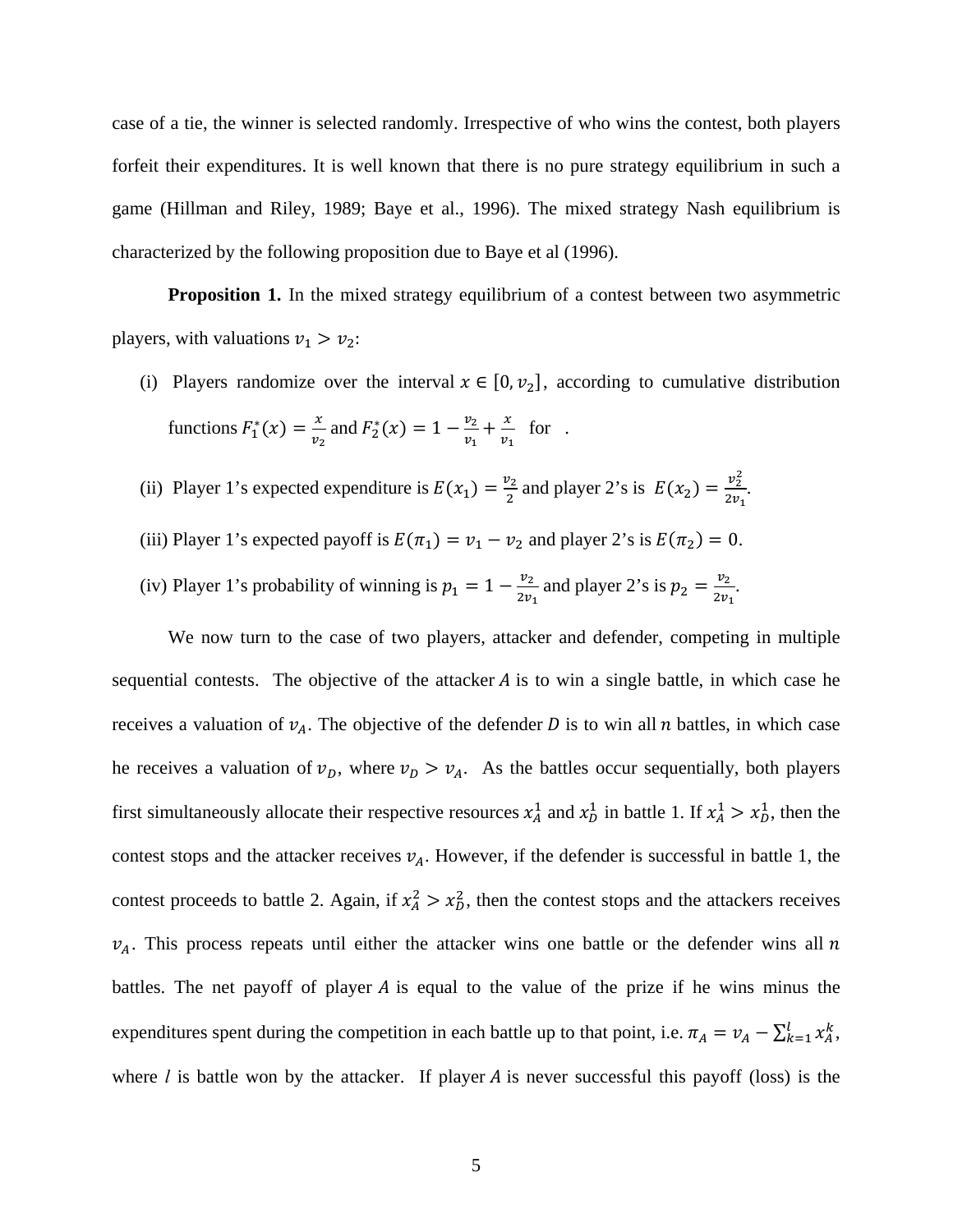negative sum of his expenditures, i.e.  $\pi_A = -\sum_{k=1}^n x_A^k$ . The payoff to player *D* is similar, i.e.  $\pi_D = v_D - \sum_{k=1}^n x_D^k$  if player *D* wins all the battles and  $\pi_D = -\sum_{k=1}^l x_D^k$  if he loses battle *l*.

To analyze this game we apply backward induction. Consider the contest in battle  $n$ . In the last battle, the value of winning the contest for player D is  $v<sub>D</sub>$  and the value for player A is  $v_A$ , with  $v_D > v_A$ . Therefore, this is a simple one-stage contest between two asymmetric players as characterized by Proposition 1. In such a contest, the expected expenditure of player  $D$  in battle *n* is  $E(x_0^n) = \frac{v_A}{2}$  and the expenditures of player *A* is  $E(x_A^n) = \frac{v_A^2}{2v_B}$  $\frac{v_A}{2v_B}$ . According to Proposition 1, the expected payoff of player *D* in battle *n* is  $E(\pi_D^n) = v_D - v_A$  and the expected payoff of player A is  $E(\pi_A^n) = 0$ .

Next, we consider the contest in the penultimate battle. The defender's continuation value of winning battle  $n-1$  is  $v_D - v_A$ , his expected payoff from competing in battle n, and his value of losing is 0, since the contest stops if the attacker wins even a single battle. On the other hand, the value to the attacker of winning battle  $n-1$  is  $\nu_A$ , since the attacker only needs a single victory, and the value to the attacker of losing is 0, the expected payoff from competing in battle *n*. Given, these expected payoffs, the contest in battle  $n - 1$  is again a simple single stage contest between two asymmetric players as characterized by Proposition 1. However, this time the continuation valuate of player D is  $v_D - v_A$  and the value of player A is  $v_A$ . If the defender's continuation value is sufficiently higher than the attackers value, i.e.  $v_D - v_A > v_A$ , then the defender has the advantage and his expected payoff in battle  $n-1$  is  $v_D - 2v_A$ , while the attacker's expected payoff is 0.

Similar exercises can be performed for battles  $n-2, ..., n-k, ..., 2$ , and 1. Table 1 reports the expected expenditures and payoffs in each battle. Note that in generating Table 1, we assume that  $v_D \geq nv_A$ , i.e. the defender's valuation is sufficiently high relative to the number of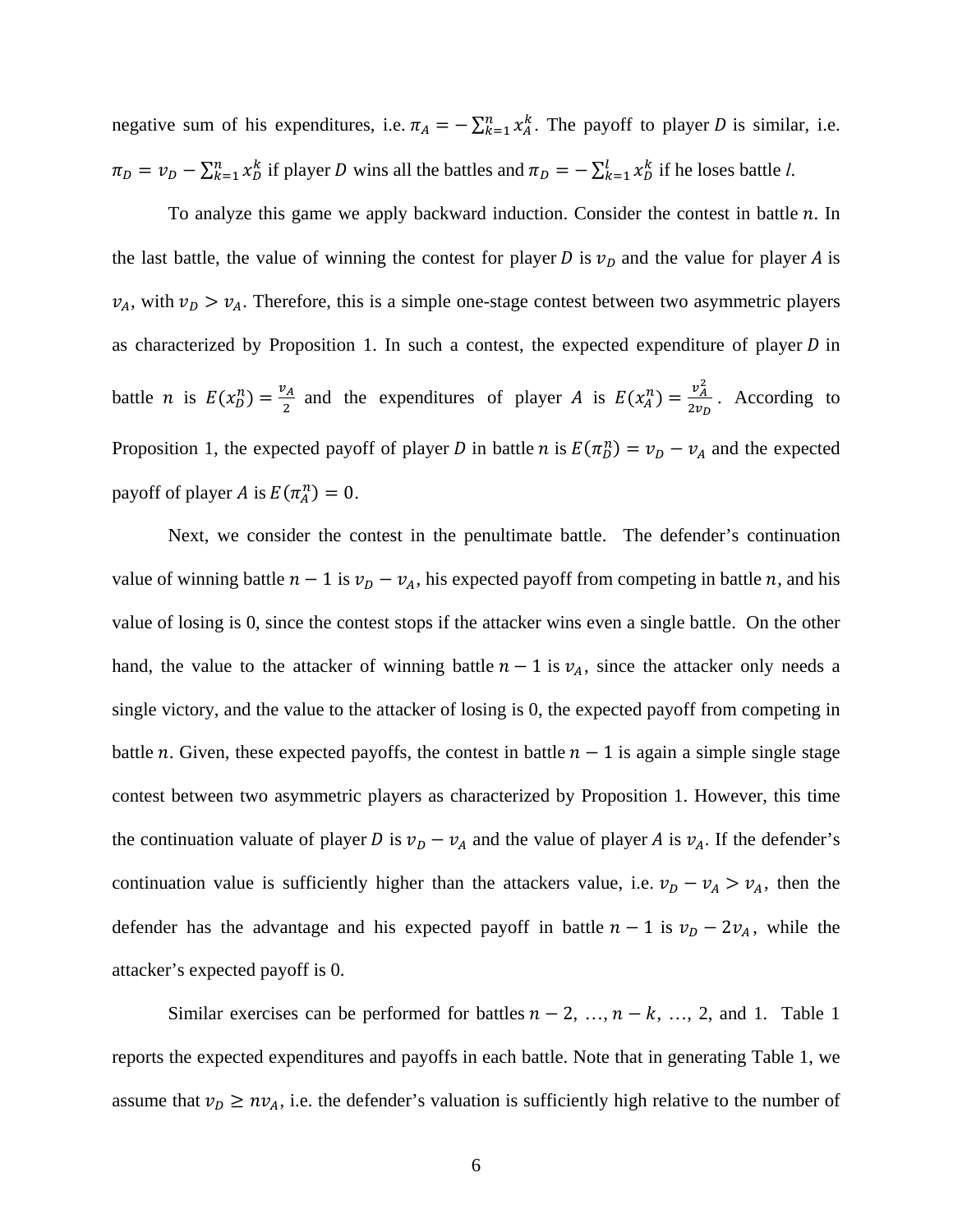battles *n* and attacker's valuation  $v_A$ . In such a case, the defender always randomizes between 0 and  $v_A$  and the expected expenditure of the defender in each battle  $n - k$  is  $E(x_D^{n-k}) = \frac{v_A}{2}$ . On the other hand, the expenditure of the attacker  $E(x_A^{n-k}) = \frac{(v_A)^2}{2(v_B - kv_A)}$  is decreasing in  $n - k$ , which means that the attacker's aggression decreases in number of battles won by the defender.<sup>6</sup> We summarize these findings in the following proposition:

**Proposition 2.** If  $v_D \geq nv_A$ , then in each battle, player D randomly draws resource allocation from the support [0,  $v_A$ ], according to the cumulative distribution function  $F(x_D)$  =  $x_D$  $\frac{x_D}{v_A}$ . Player A utilizes the distribution  $F(x_A) = 1 - \frac{v_A}{v_D - k v_A} + \frac{x_A}{v_D - k v_A}$  in battle  $n - k$ . The expected expenditure in battle  $n - k$  of player D is  $E(x_D^{n-k}) = \frac{v_A}{2}$  and the expected expenditure of player

A is 
$$
E(x_A^{n-k}) = \frac{(v_A)^2}{2(v_D - kv_A)}
$$
.

 $\overline{a}$ 

Proposition 2 is based on the assumption that the defender has a relatively high valuation.<sup>7</sup> However, if the number of battles *n* is sufficiently high or player *D*'s valuation  $v<sub>D</sub>$  is sufficiently small, then the defender may give up, by expending 0 resources in the first battle.<sup>8</sup> To demonstrate this, assume that in battle 2 the continuation value of the defender  $v_D$  –  $(n -$ 2) $v_A$  is not enough to cover the current valuation of the attacker  $v_A$ , i.e.  $v_D - (n-2)v_A \le v_A$ . In such a case, the attacker has an advantage in battle 2 over the defender. According to Proposition

<sup>&</sup>lt;sup>6</sup> This is mainly because the defender's valuation of the overall contest in early battles is relatively low, since the defender has to be successful in each battle and there are still many battles to go. However, as the defender wins early battles, his valuation for continuing the contest increases and thus the attacker becomes discouraged. As a result, the probability of winning future battles by the attacker decreases, while the probability of winning future battles by the defender increases.

 $<sup>7</sup>$  It is interesting to compare our results to the simultaneous game of attack and defense by Kovenock and Roberson</sup> (2010). In particular, when  $v_D \ge nv_A$ , the expected payoffs of the attacker and the defender are exactly the same under sequential and simultaneous structures. Nevertheless, the strategic behavior in two games is quite different. In particular, Kovenock and Roberson (2010) find that the attacker utilizes a stochastic guerilla warfare strategy in which, with probability one, the attacker engages in only one single battle. On the contrary, in our model, the attacker always has an incentive to fight in each battle.

<sup>&</sup>lt;sup>8</sup> Konrad and Kovenock (2009) call such a break point a 'separating state.' Their theoretical model of a contest with intermediate prizes is more general that the model studies in the current paper. In fact, some of the results provided in our paper can also be found in Konrad and Kovenock (2009).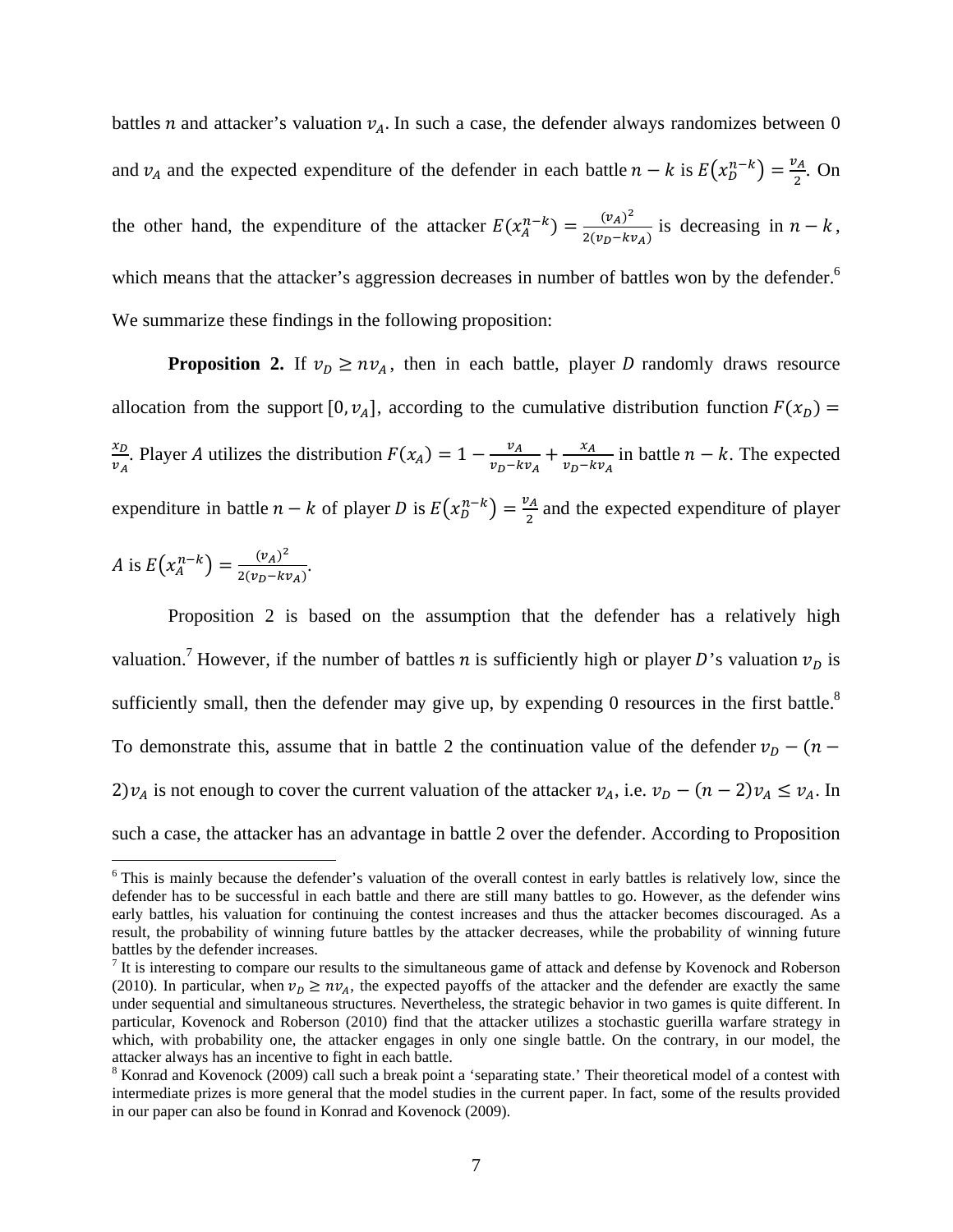1, the expected payoff to the attacker is  $(n-1)v_A - v_D$ , which is positive, and the expected value to the defender is 0. Therefore, when making a decision in battle 1, the defender is expecting to receive 0 payoff in battle 2. Obviously, in such a case, the defender should make no expenditures as his prize valuation is zero.  $9^{\circ}$  On the other hand the attacker's valuation of winning is still  $v_A$ . Therefore, the attacker should make an expenditure of  $\varepsilon > 0$  to guarantee the victory.<sup>10</sup> We summarize these results in Table 2 and in the following proposition:

**Proposition 3.** If  $v_D \leq (n-1)v_A$ , then in battle 1, player D makes an expenditure of 0, while player A makes an expenditure of  $\varepsilon$ . The expected payoff of player D is 0 and the expected payoff of player A is  $v_A - \varepsilon$ .

The final case which is covered neither by Proposition 2 nor by Proposition 3 is when  $nv_A > v_D > (n-1)v_A$ . As shown in Table 3, in this special case, the disadvantaged defender in battle 1 receives expected payoff of zero. The attacker, on the other hand, receives positive expected payoff of  $nv_A - v_D$ . Although the defender does not entirely give up in this case, his expected expenditures in battle 1 are lower than the expenditures of the attacker. Should the defender win this initial battle, he would have the advantageous position in battle 2 and all subsequent battles and the game would progress as in Proposition 2 after relabeling battle 2 as battle 1'.

To summarize, the main prediction of our model is that the attacker always engages in each battle. The defender engages in the battle only if  $v_D > (n-1)v_A$ . However, if the number of battles *n* is sufficiently high or the defender's valuation  $v_D$  is sufficiently small, i.e.  $v_D \leq$ 

1

 $9$  Note that this is never the case in the simultaneous game of attack and defense by Kovenock and Roberson (2010). In particular, under all parameters, the optimal strategy for the defender is to stochastically fight with positive probability in all battles, allocating random, but positive, resource levels in each battle. On the contrary, in our model, when  $v_D \le (n-1)v_A$ , the defender gives up with probability one, by allocating zero resources in the first battle.

<sup>&</sup>lt;sup>10</sup> To avoid the  $\varepsilon$ -equilibrium arguments one can also use a rule that favors the player with the highest continuation valuation (Roberson, 2006). Both rules produce the same equilibrium predictions.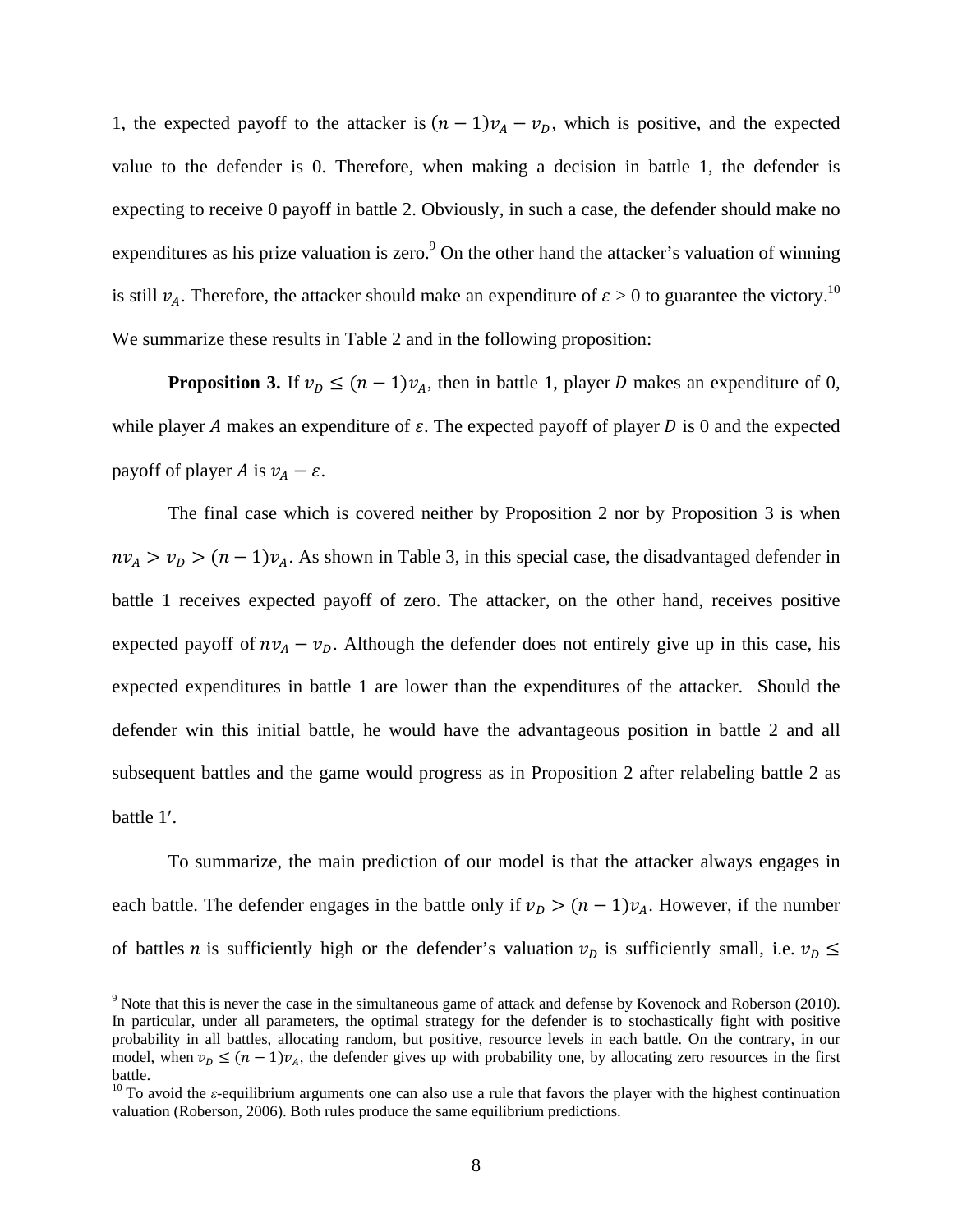$(n - 1)v<sub>A</sub>$ , then the defender gives up with probability one, by expending zero resources in the first battle. Stated another way, for a given set of values  $v_D > v_A$  if the horizon is sufficiently short then the defender will fight while the attacks grow weaker, but if the horizon is long the defender will simply give up. The number of battles the defender is willing to endure is determined by the relative size of  $v<sub>D</sub>$  and  $v<sub>A</sub>$ , with the defender's endurance increasing in  $v<sub>D</sub>$ .

## **3. Experimental Design and Procedures**

Our experimental design employs three treatments, by manipulating the number of battles and the valuation of the defender. In all treatments, the valuation of the attacker is kept constant at  $v_A = 50$  experimental francs. In the baseline treatment N3-V150, the number of battles is  $n = 3$  and the defender's valuation is  $v_D = 150$  francs. The subgame perfect equilibrium prediction for this treatment is that the defender engages in the competition with the attacker, and the defender wins the contest with probability 0.31, the joint probability of winning all three battles.

The other two treatments are designed to increase the attacker's advantage. In treatment N4-V150, the number of battles is increased to  $n = 4$ . The defender should not be willing to fight four battles and thus should invest 0 in battle 1 and concede the contest. Should this not occur, and the defender actually wins the first battle 1, then behavior in battle  $1 + k$  in N4-V150 should be identical to behavior in battle k in N3-V150 for  $k \in \{1,2,3\}$ . Obviously, in the subgame perfect equilibrium the defender's joint probability of winning all three battles is 0. The third treatment is N3-V100, which is similar to the baseline N3-V150 except that the defender's value is reduced from  $v_D = 150$  to  $v_D = 100$  francs. This has the effect of reducing the continuation value of the defender in every battle just as if extra battles had been inserted into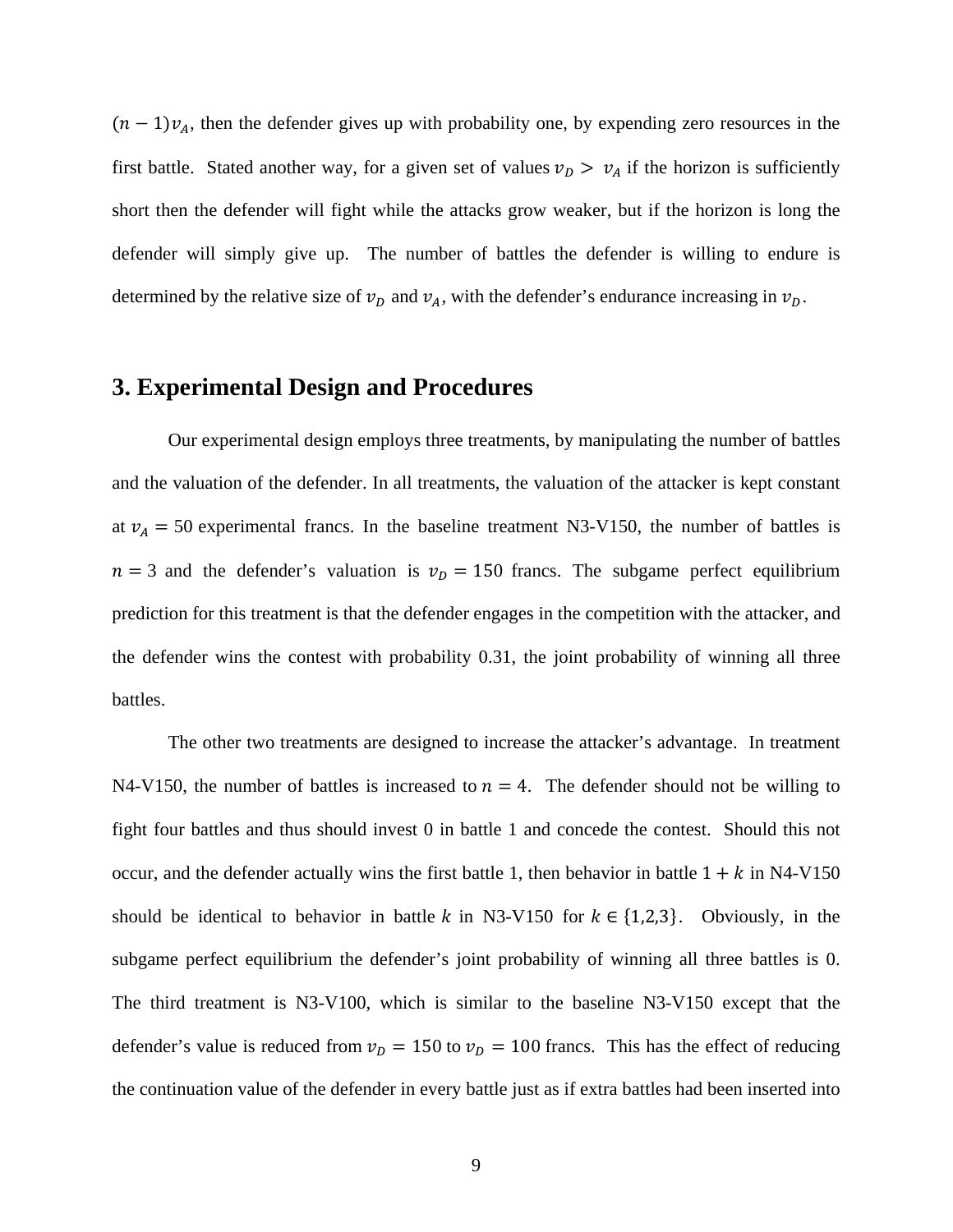the contest. With these values, defenders should be unwilling to engage in three battles and give up in battle 1, but would have the upper hand and fight should the contest reach battle 2. Our choice of a 50 franc reduction was so that the strategic situation was the same in battle  $k$  in N3-V100 as in battle  $k - 1$  in N3-V150, when it exists, and battle k in N4-150. The predicted average investment, expected payoff, and probability of winning the contest are reported in Table 4 for all three treatments.

The experiment was conducted at the Economic Science Institute at Chapman University. The computerized experimental sessions were run using z-Tree (Fischbacher, 2007). Six sessions each involving 16 undergraduates were run, for a total of 96 unique participants. Some students had participated in other economics experiments that were unrelated to this research.

Each experimental session involved 20 contests in one of the three treatments, thus we have a between subjects design. This was done to give the subjects maximum experience with a set of parameters during the sixty minute session given then sophisticated backwards induction required to solve this game. Before the first contest in each session subjects were randomly and anonymously assigned as attacker or defender, which we called participant 1 and participant 2.<sup>11</sup> All subjects remained in the same role assignment for the first 10 contests and then changed their assignment for the last 10 contests. Subjects of opposite assignments were randomly and anonymously re-paired each contest to form a new two-player group. In each contest, subjects were asked to choose how many francs to allocate in a given battle, which we called a round. Subjects were not allowed to allocate more than the value of the reward in any battle and were informed that regardless of who won the contest, both participants would have to pay their

 $\overline{a}$ 

<sup>&</sup>lt;sup>11</sup> The experimental instructions used context neutral language. The instructions are available in Appendix I.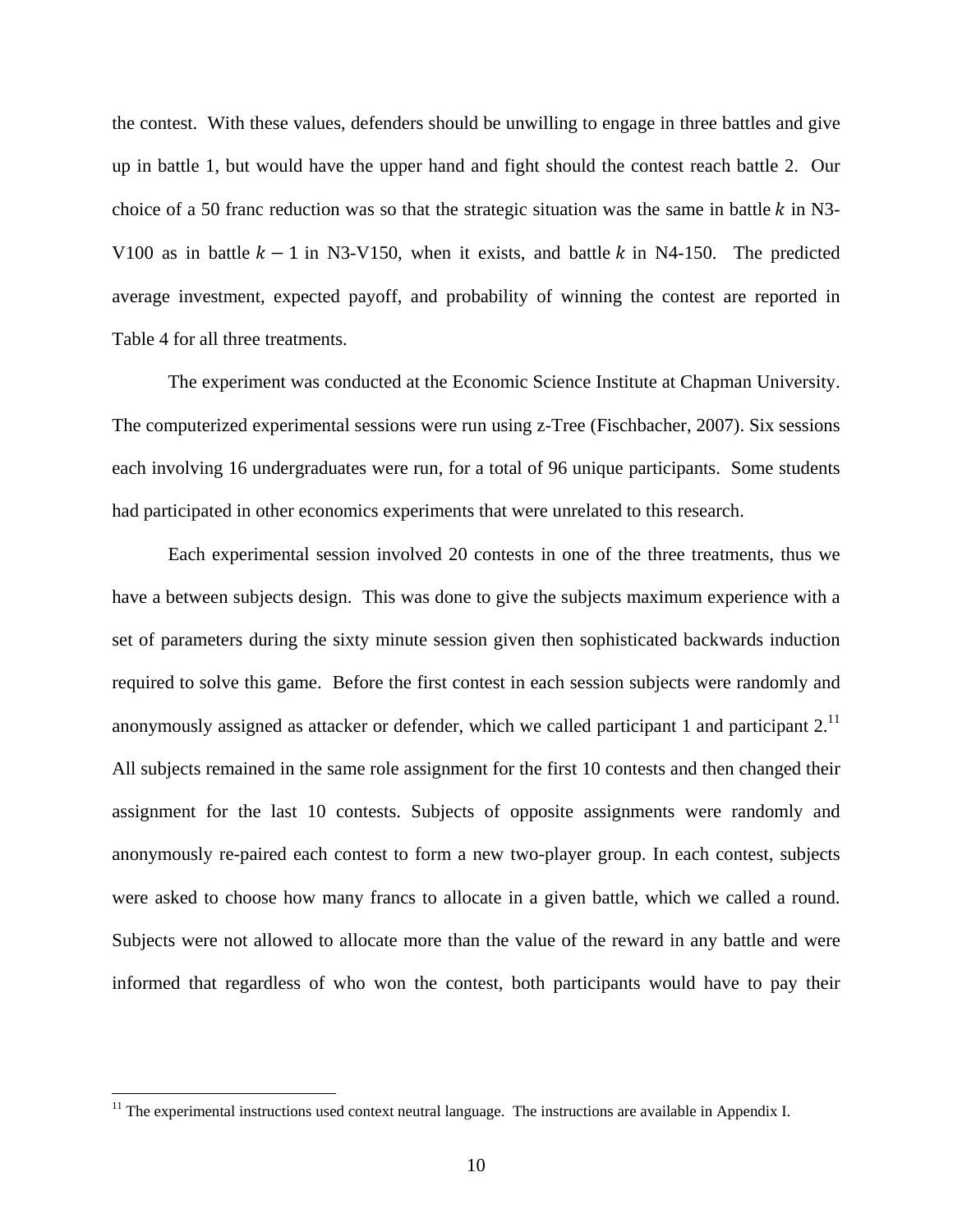allocations.<sup>12</sup> At the end of each battle, the computer displayed one's own allocation, one's opponent's allocation, and the winner of that battle. The contest ended when the attacker won one battle or the defender won all the battles.

At the end of the experiment, 2 out of the first 10 contests and 2 out of the last 10 contests were randomly selected for payment. The sum of the earnings for these 4 contests was exchanged at rate of  $25$  francs  $= $1$ . Due to institutional constraints, actual losses cannot be extracted from subjects. This creates the potential for loss of experimental control as a subject is indifferent between small and large losses. We follow the standard procedure of endowing subjects with money from which losses can be deducted, in this case  $$20<sup>13</sup>$  Subjects were paid privately in cash and the earnings varied from \$13.25 to \$27.5.

# **4. Results**

 $\overline{a}$ 

## **4.1. Treatment Effects**

Table 4 provides the aggregate results of the experiment. We start our analysis with the general description of treatment effects. The model predicts the probability of the defender winning the contest decreases with the defender's value. Under the parameters used in our experiment, the equilibrium probability the defender wins the contest is 0.31 in the N3-V150 treatment and it is 0 in the N3-V100 treatment. The observed probabilities in the experiment are 0.41 and 0.29, respectively. Although the observed probabilities are inconsistent with the theoretical point predictions, qualitatively they comply with comparative statics predictions.

 $12$  Placing a theoretically nonbinding upper limit on bids may have some psychological impact on behavior (Sheremeta, 2010a); however concerns regarding the potential loss of control due to bankruptcy (as described at the end of this section) were considered to be more important.

 $13$  By randomly selecting periods for payment, the size of the endowment is smaller than it would be if subjects were paid for each contest. Given the restriction that bids could not exceed value in any round and the other features of the experimental design it was not possible for subjects to go bankrupt.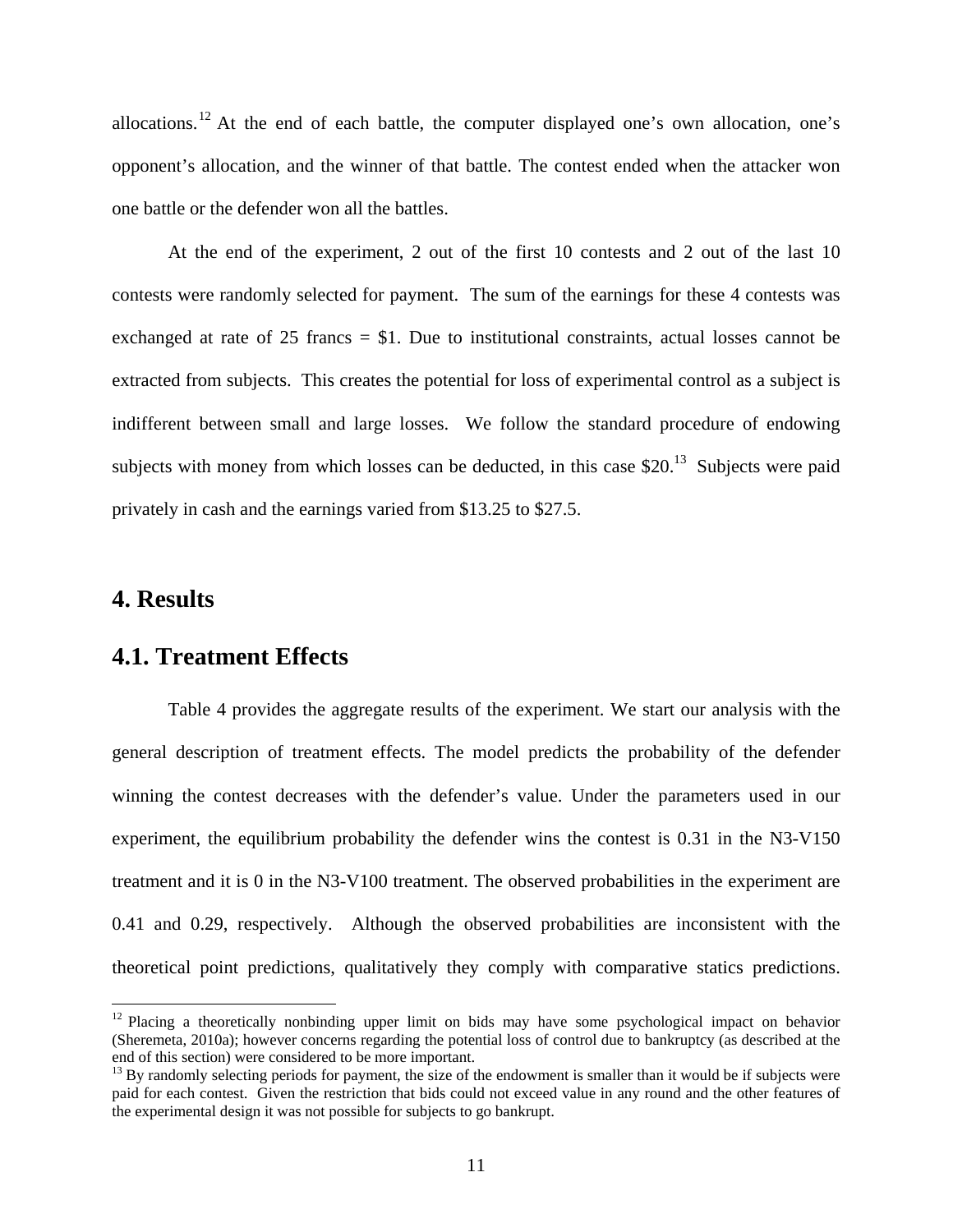Specifically, consistent with theoretical predictions, the probability of successful defense is higher in the N3-V150 treatment than in the N3-V100 treatment. This difference is significant based on the estimation of a random effect probit model where the dependent variable is the defender winning the contest and the independent variables are a period trend and a treatment dummy-variable  $(p$ -value  $< 0.05$ ).<sup>14</sup>

**Result 1:** Consistent with theoretical predictions, the probability of successful defense increases in the defender's valuation.

The theory also predicts the probability of the defender winning the contest decreases in the number of battles. The equilibrium probability of the defender winning the contest is 0.31 in the N3-V150 treatment and it is 0 in the N4-V150 treatment. The observed probabilities in the experiment were 0.41 and 0.27, respectively. Again, despite off theoretical point predictions, qualitatively, this difference is in the predicted direction and significant based on the estimation of a random effect probit model similar to the one described above  $(p$ -value  $< 0.05)$ .

**Result 2:** Consistent with theoretical predictions, the probability of successful defense decreases in the number of battles.

# **4.2. Within Treatment Behavior**

 $\overline{a}$ 

Although the qualitative predictions of the theory are supported by the data, the quantitative predictions are clearly rejected. One notable feature of the data is the considerable over-expenditure in all treatments. This can be seen from the fact that both the attacker and the

 $14$  We used two different variables for a period trend, one for the first 10 periods and one for the last 10 periods of the experiment. The two variables were used since subjects changed their role assignments after the first 10 periods of the experiment.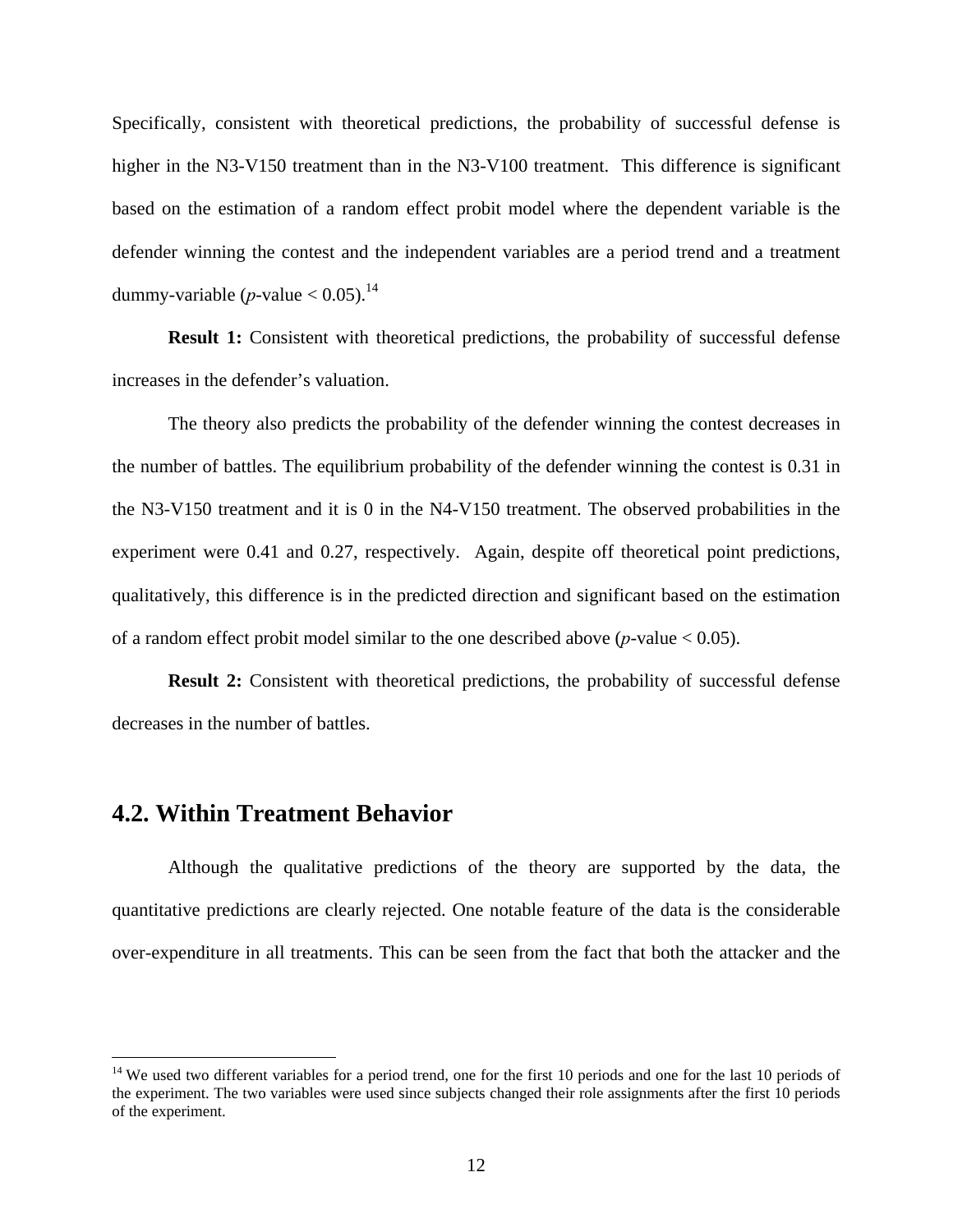defender earn significantly lower payoffs than predicted.<sup>15</sup> Such significant over-expenditure is not uncommon in experimental literature on contests and all-pay auctions (Davis and Reilly, 1998; Potters et al., 1998; Gneezy and Smorodinsky, 2006; Lugovskyy, et al., 2010; Sheremeta, 2010a, 2010b). Still, we rarely observe defenders spending more in the contest (over all three rounds) than the value of winning. In fact, such over-dissipation by defenders only occurs in 1% of the contests in N3-V150 and N3-V100 and 4% of the contests in N4-V150. For attackers the rate is higher, although still not large at 4% in N3-V100 and 15% in N3-V150 and N4-V150. This difference in attackers and defenders is unsurprising given that the value of winning is much higher for defenders.

**Result 3:** Contrary to theoretical predictions, there is considerable aggregate overexpenditure in all treatments by both attackers and defenders.

One explanation for the over-expenditure is that subjects fall prey to a sunk cost fallacy. For the payoff maximization problem, expenditures in previous battles are sunk costs and should be ignored, but evidence from various behavioral studies suggests people incorporate sunk costs in their decision-making (Friedman et al. 2007).<sup>16</sup> Several other possible explanations, proposed in the literature, include subjects having a non-monetary value of winning (Goeree et al., 2002; Sheremeta, 2010b), having spiteful preferences (Herrmann and Orzen, 2008) or making mistakes (Potters et al., 1998; Goeree et al., 2002; Sheremeta, 2010a).

 $\overline{a}$ 

<sup>&</sup>lt;sup>15</sup> A standard Wald test, conducted on estimates of panel regression models, rejects the hypothesis that the average payoffs in N3-V100, N3-V150, and N4-V150 treatments are equal to the predicted theoretical values in Table 4 (pvalues < 0.05). The panel regression models included a random effects error structure, with a random effect for each individual subject, to account for the repeated measures nature of the data. The standard errors were clustered at the session level to account for session effects. The two separate period trends were used to control for learning for the first 10 periods and the last 10 periods of the experiment.

<sup>&</sup>lt;sup>16</sup> In our experiment, subjects who get to the last battle have already made some expenditures in the previous battles. If the sunk cost hypothesis is true, it will entail that subjects who expend more in previous battles are also more likely to expend more in the last battle – to recoup some of their expenditure. A simple random effect model finds that for the defender there is a positive relationship between expenditure in battle 3 and total expenditure in the previous battles 1 and 2 (p-value  $< 0.05$ ). However, for the attacker such correlation is negative (p-value  $< 0.05$ ). Therefore, we conclude that the sunk cost fallacy is not likely to be the main consistent force driving the overexpenditures in our experiment.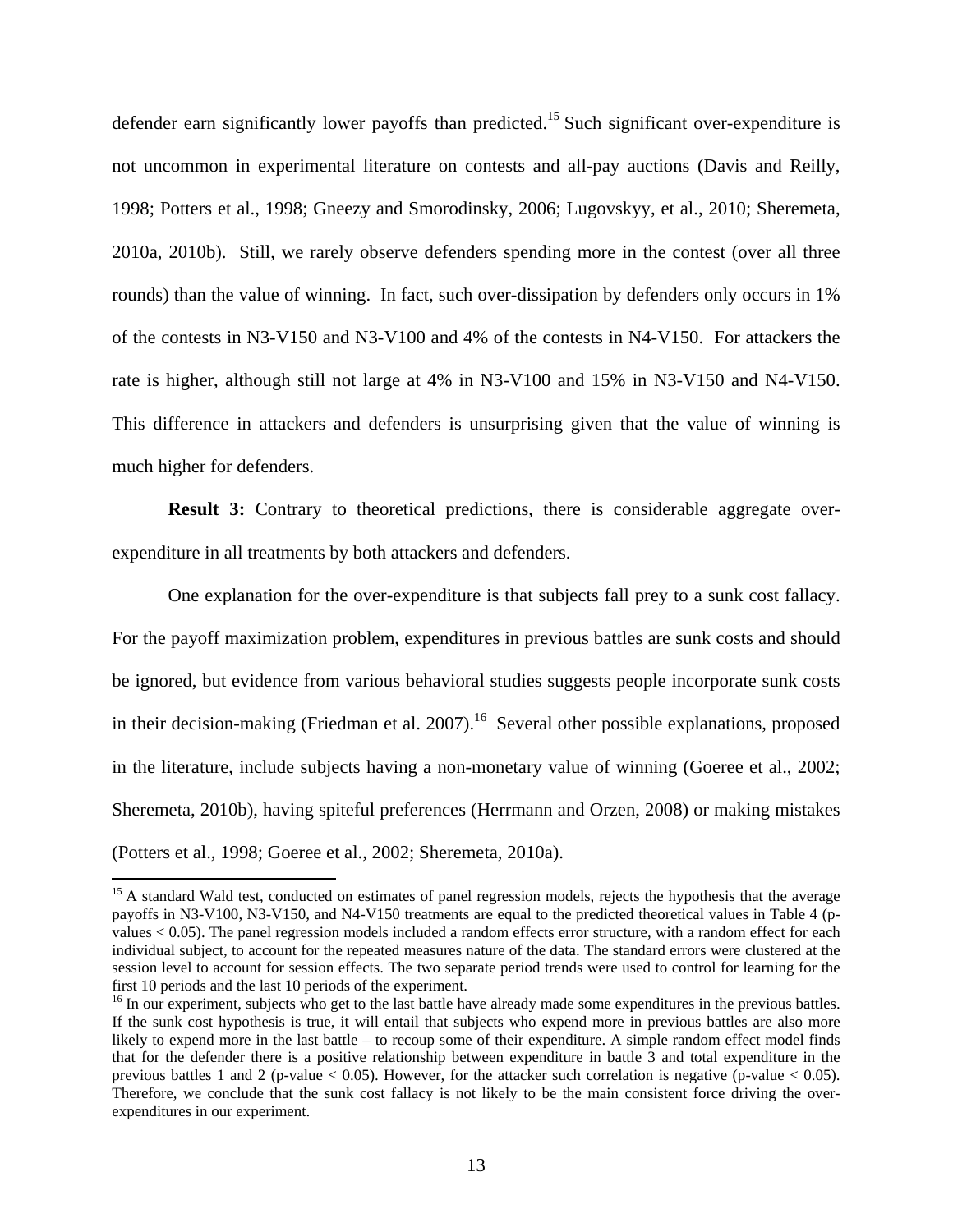Camerer (2003) argues that subjects can learn to play equilibrium strategies with experience. Figure 1 shows the total expenditure (sum of expenditures in all battles) over time. There is no clear trend in any of the three treatments, indicating that on aggregate subjects consistently employ similar strategies across all periods of the experiment. A regression of the total expenditure on a time trend, estimated separately for each treatment, shows that there is no significant relationship between the two variables (p-values  $> 0.10$ ). Separating the data by player type and battle, we again find no consistent patterns (see Figures 2a, 2b, and 2c).<sup>17</sup>

Another readily apparent feature of the data is that defenders do not surrender in the first battle in N3-V100 or N4-V150, see Table 3. While the average investment is lower in these two periods than in the subsequent periods, it is not 0. In fact, defenders spend 0 in less than 5% of the battles in which they are predicted to do so.<sup>18</sup> Defenders' behavior is counteracted by attackers who invest more than the minimal amount predicted in equilibrium. A simple random effect model, estimated separately for each treatment, finds that the average bid in the first battle is significantly higher than 0 for both the attacker and the defender (p-values  $< 0.05$ ).

**Result 4:** Contrary to theoretical predictions, the defenders do not give up and the attackers expend substantial resources in the first battle.

In all other battles the expected expenditure by defenders should be the same. However, defenders are actually increasing their defenses as the end of the contest approaches. Attackers also increase the intensity of their assault as the end of the contest approaches, the exact opposite of the pattern predicted by the theory. These trends are statistically significant based on the

 $\overline{a}$ 

 $17$  Of course, it may be that changes to behavior due to learning require more experience than provided in our experiment.

 $18$  A reluctance to bid 0 could be due to the active participation hypothesis (see Lei, Noussair, and Plott 2001), which argues that subjects who come to laboratory experiments want to do something.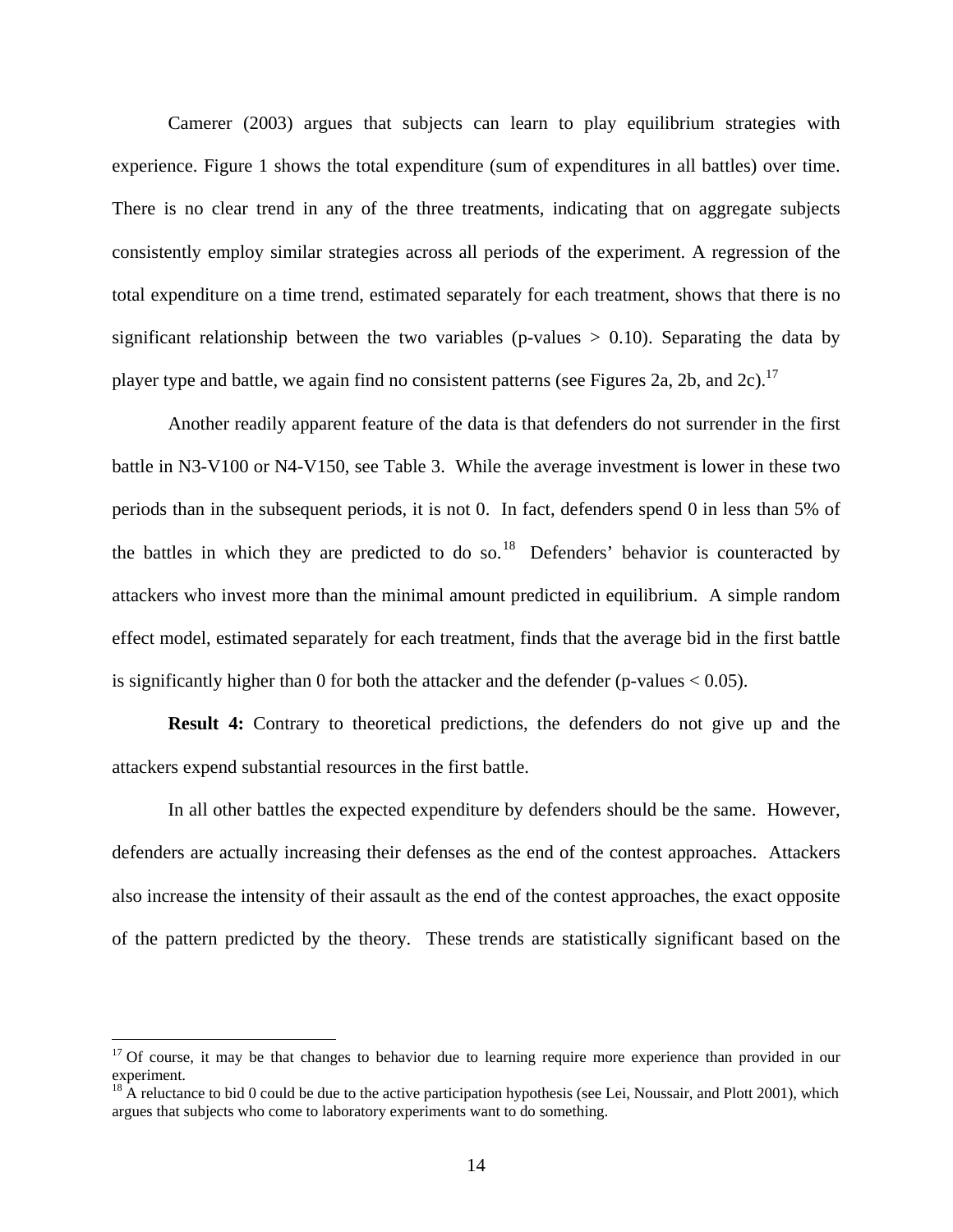estimation of the panel regression models.<sup>19</sup> Moreover, as indicated by Figures 2a, 2b and 2c, such patterns persist throughout all 20 periods of the experiment.

**Result 5:** Contrary to theoretical predictions, both defenders and attackers increase the intensity of the fight as they approach the end of the contest.

Results 4 and 5 are clearly inconsistent with the theoretical predictions, which are largely based on a well-known phenomena in the all-pay auction literature – a "discouragement effect."<sup>20</sup> In particular, the defender should be discouraged in the first battle in treatments N3-V100 and N4-V150 because his relative valuation is so much lower than the valuation of the attacker. This discouragement effect also causes the attacker's aggression to decrease in the number of battles won by the defender.<sup>21</sup> Although our results are clearly inconsistent with these predictions, we do find some support for a discouragement effect. In particular, consistent with the theoretical predictions, we find the probability of the attacker winning each consecutive battle decreases, while the probability of the defender wining increases (p-values  $< 0.05$ ).<sup>22</sup>

**Result 6:** Consistent with theoretical predictions, with each successful defense, the probability of the defender winning the next battle increases, while for the attacker it decreases.

1

<sup>&</sup>lt;sup>19</sup> We estimate a panel regression model separately for each treatment and player type. Each model included random effects for each individual subject and standard errors were clustered at the session level. The two separate period trends were used to control for learning for the first 10 periods and the last 10 periods of the experiment. The independent variable is bid and the main dependent variable is the battle number. For the defender, the battle number variable is positive and significant in all treatments (p-values  $< 0.05$ ). For the attacker, the battle number variable is positive and significant in treatments N3-V100 and N4-V150 (p-values  $< 0.05$ ), but not in treatment N3-V150.

 $20$  Theoretically, this discouragement effect is the driving force behind the predictions of our model (Baye et al., 1996). The idea behind the discouragement effect is straightforward: the player with the higher valuation imposes a strong discouragement effect on the player with the lower valuation. As the result, the player with the lower valuation reduces his expenditures.

 $21$  The defender's valuation for continuing the contest increases in the number of battles won and thus the attacker becomes discouraged.

<sup>&</sup>lt;sup>22</sup> We estimate a probit panel regression model separately for each treatment, using subject random effects and two period trends. The independent variable is an indicator whether the defender won the battle and the main dependent variable is the battle number. The battle number variable is positive and significant in all treatments (p-values < 0.05). Obviously, the probability of the attacker winning each battle is simply one minus the probability of winning that battle by the defender. So, the same statistical conclusions carry on to the attackers.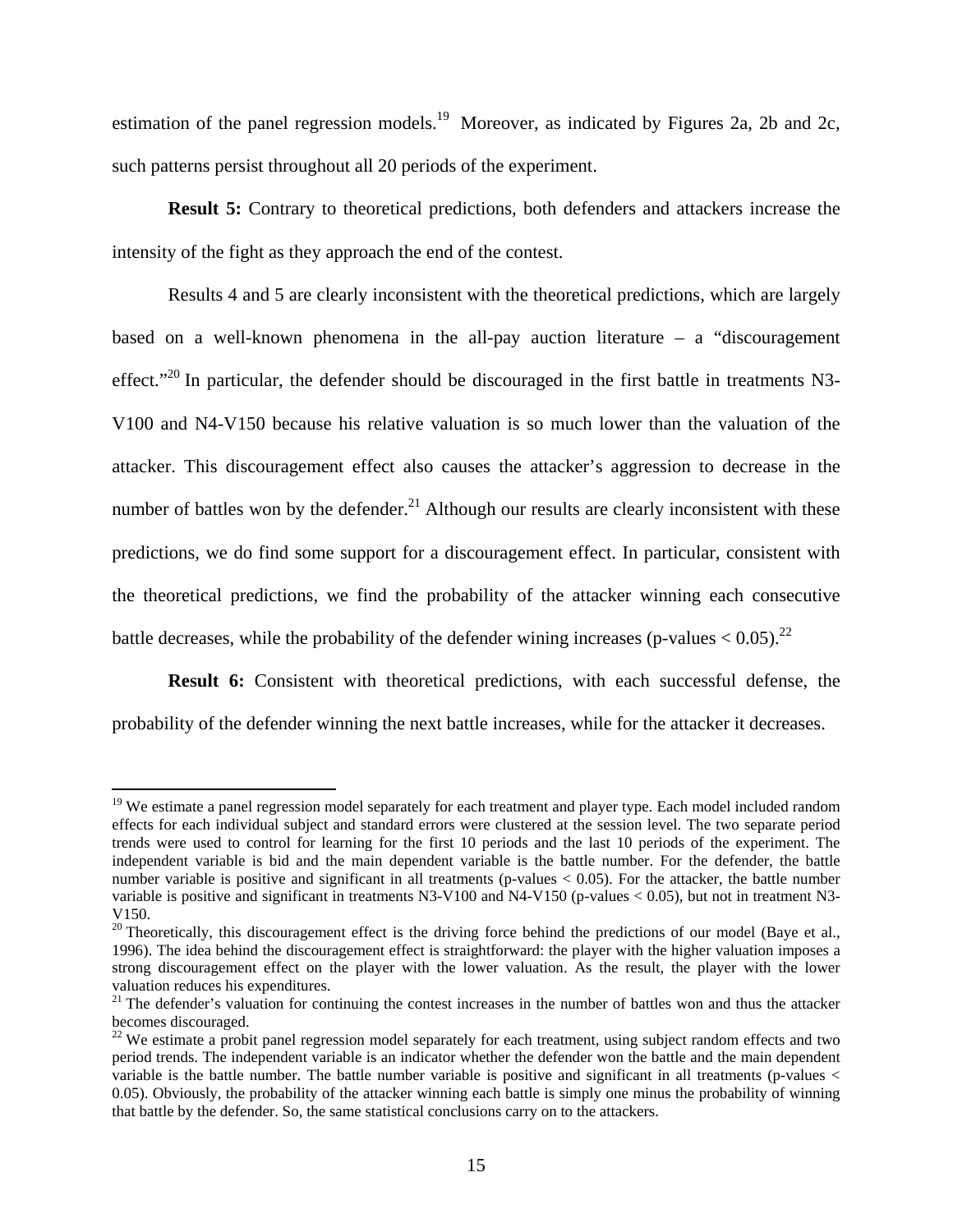#### **4.3. Guerillas In Our Midst**

While it is clear that subjects are not behaving in strict accordance with the theoretical predictions, is there some consistency to how they behave? For attackers, there is anecdotal evidence to suggest that many people are behaving like guerillas, focusing their investments on one intense attack. Figures 3a, 3b, and 3c plot the largest and second largest attacks for every contest lasting at least three battles for each treatment.<sup>23</sup> Nearly half of these contests are such that the largest attack is at least 10 times greater than the next largest attack.<sup>24</sup> For comparison, the ratio of the largest defense to the second largest defense is less than 2 for more than 90% of these same contests. Kovenock et al. (2010) also report behavior consistent with guerilla attacks in the simultaneous weakest-link contest. Together these results may suggest such behavior is a robust strategy when attacking weakest-link systems.

# **5. Conclusions**

 $\overline{a}$ 

Numerous systems in society can be described as weakest-link networks, where a single breach can destroy the entire system. For example, in preventing airplane hijackings, passenger screening inside the terminal at Los Angeles International Airport (LAX) is only valuable if a terrorist cannot freely walk up to planes on the tarmac at Northwest Arkansas Regional Airport (XNA). Recently, attention has been given to modeling the optimal strategies of those who wish to protect weakest-link systems and those who wish to destroy them. However, that work has

<sup>&</sup>lt;sup>23</sup> Any contest that ends after the first battle is trivially consistent with a guerilla attack. Also, any attacker following the equilibrium strategy in N3-V100 or N4-V150 and winning the second battle would appear to be a guerrilla based upon the metric used in Figures 3b and 3c. Therefore the figures only include contests that lasted at least 3 battles, although they are qualitatively unchanged if contests lasting for only two battles are included.

 $24$  For defenders, individual behavior is similar to the aggregate pattern discussed above where defense tends to increase with each successive battle.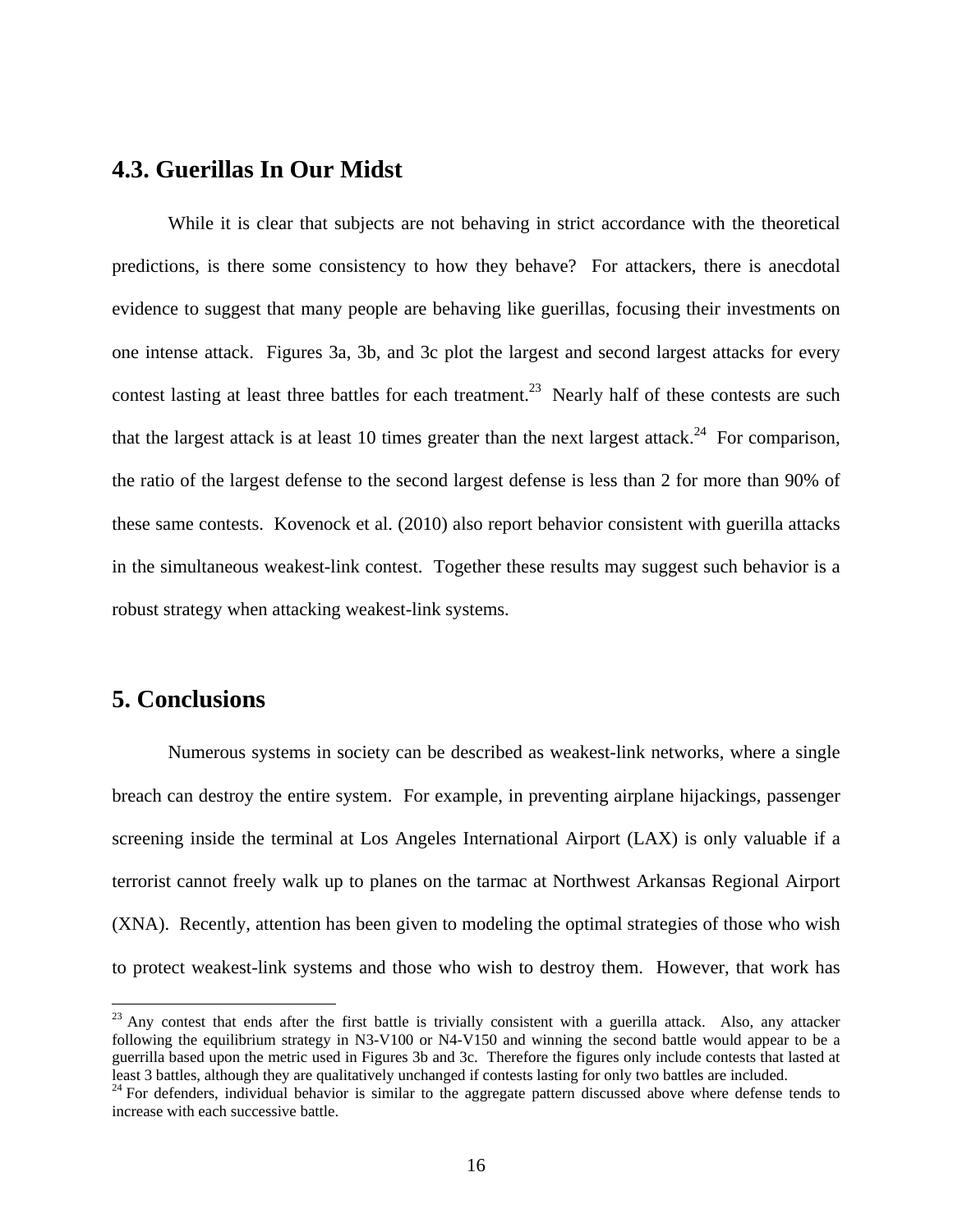been focused on the case where the attacker is deciding among targets and the defender has to protect all potential targets concurrently. In this paper we consider the case where battles occur sequentially, a game of siege. For example, an employer has to retain its skilled employees every period and it is not enough for the army to prevent the overthrow of the government once.

In our model, a battle is won by the party investing more, but the defender has to win the entire series of battles to win the contest while the attacker needs to win only once. Within this structure, the continuation value of the defender is increasing within each battle won as the number of future battles that must be won is decreasing. If the horizon is too long, the defender should optimally choose to concede in the first battle. If the horizon is sufficiently short, then the defender will put up a fight in every battle, but the intensity of the defense should not change as the end approaches. Thus, the decision of defenders when they first come under assault is one of fight or flight. Somewhat counter intuitively, when facing a fight the intensity of the assault should decrease over time. These predictions are dramatically different from the existing literature on simultaneous battle contest where attackers concentrate on a single target and defenders are forced to randomize their protection of each target.

 This study also reports the results of a series of laboratory experiments designed to test the theoretical predictions of our model. In our baseline treatment, defenders should fight. Our two alternative treatments have either more battles or a lower payoff to the defender for winning, both of which should cause defender to prefer flight. What we actually observe is that subjects in both roles tend to over invest, driving profits down. Further, defenders are reluctant to fold when they should and tend to actually increase their effort as the contest progresses. Attackers also increase their investments as the contest progresses, contrary to the theoretical predictions. While the observed behavior is not consistent with the theoretical predictions, it may be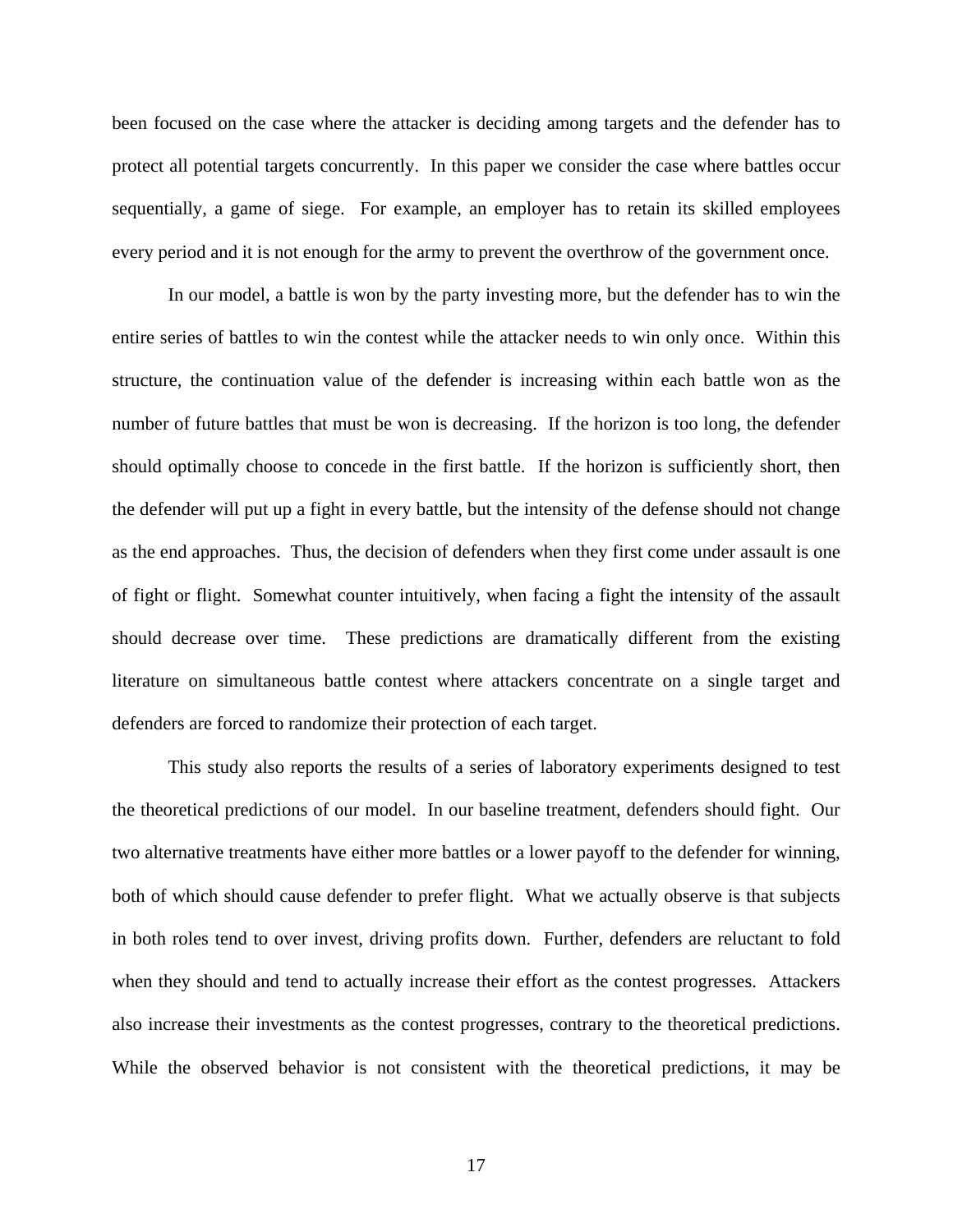consistent with some form of a gamblers fallacy or spitefulness, both of which are commonly observed in the lab. It also appears that attackers engage in concentrated assaults suggesting that the guerilla behavior reported by Kovenock et al. (2010) is a robust phenomenon when people are attacking weakest-link systems. We believe that the connection between behavior and theory is an important area for future research.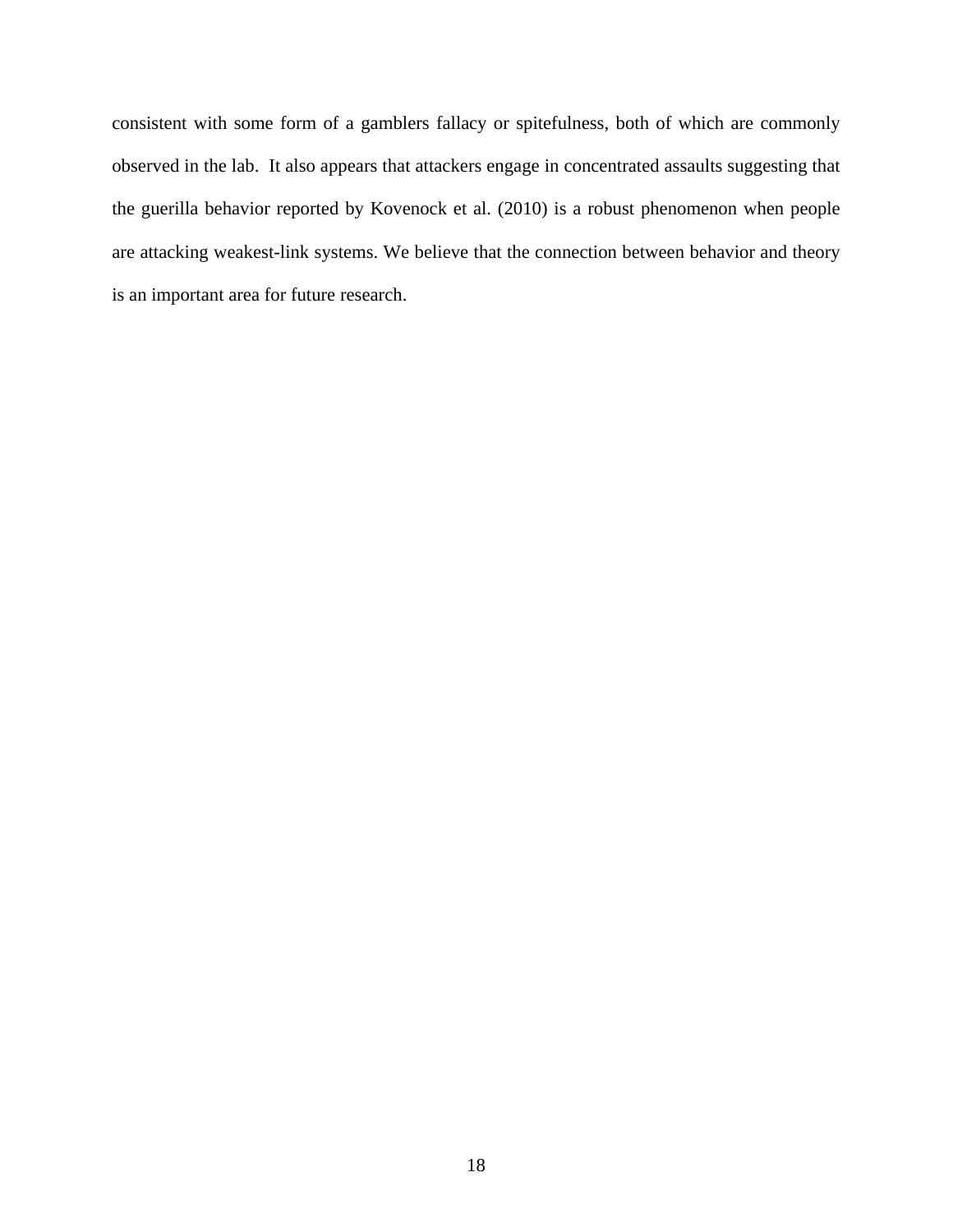# **References**

- Avrahami, J., & Kareev, Y. (2009). Do the Weak Stand a Chance? Distribution of Resources in a Competitive Environment. Cognitive Science, 33, 940-950.
- Baye, M., Kovenock, D., & de-Vries, C.G. (1996). The all-pay auction with complete information. Economic Theory, 8, 291-305.
- Bier, V.M., Oliveros, S., & Samuelson, L. (2007). Choosing What to Protect: Strategic Defensive Allocation against an Unknown Attacker. Journal of Public Economic Theory, 9, 563-587.
- Budd, C., Harris, C., & Vickers, J. (1993). A model of the evolution of duopoly: does the asymmetry between firms tend to increase or decrease? Review of Economic Studies, 60, 543-573.
- Camerer, C.F. (2003). Behavioral Game Theory: Experiments in Strategic Interaction. Roundtable Series in Behavioral Economics. Princeton: Princeton University Press.
- Chowdhury, S.M., Kovenock, D., & Sheremeta, R.M. (2009). An Experimental Investigation of Colonel Blotto Games. Purdue University, Working Paper.
- Clark, D.J., & Konrad, K.A. (2007). Asymmetric Conflict: Weakest Link against Best Shot. Journal of Conflict Resolution, 51, 457-469.
- Cooper, J. N., & Restrepo, R.A. (1967). Some Problems of Attack and Defense. Siam Review, 9, 680-691.
- Coughlin, P.J. (1992). Pure Strategy Equilibria in a Class of Systems Defense Games. International Journal of Game Theory, 20, 195-210.
- Davis, D., & Reilly, R. (1998). Do Many Cooks Always Spoil the Stew? An Experimental Analysis of Rent Seeking and the Role of a Strategic Buyer. Public Choice, 95, 89-115.
- Fischbacher, U. (2007). z-Tree: Zurich Toolbox for Ready-Made Economic Experiments. Experimental Economics, 10, 171-178.
- Friedman, D., Pommerenke, K., Lukose, R., Milam, G., Huberman, B. 2007. Searching for the sunk cost fallacy. Exper. Econ. 10, 79-104.
- Fudenberg, D., Gilbert, R., Stiglitz, J., & Tirole, J. (1983). Preemption, leapfrogging and competition in patent races. European Economic Review, 22, 3-31.
- Glazebrook, K., & Washburn, A. (2004). Shoot-look-shoot: A review and extension. Operations Research, 52, 454-463.
- Gneezy, U., & Smorodinsky, R. (2006). All-Pay Auctions An Experimental Study. Journal of Economic Behavior and Organization, 61, 255-275.
- Goeree, J., Holt, C., Palfrey, T. (2002). Quantal response equilibrium and overbidding in privatevalue auctions. Journal of Economic Theory, 104, 247-272.
- Gross, O. (1950). Targets of Differing Vulnerability with Attack Stronger than Defense. RM-359, RAND Corporation, Santa Monica.
- Harris, C., & Vickers, J. (1985). Perfect equilibrium in a model of a race. Review of Economic Studies, 52, 193-209.
- Harris, C., & Vickers, J. (1987). Racing with uncertainty. Review of Economic Studies, 54, 1-21.
- Hart, S. (2008). Discrete Colonel Blotto and General Lotto Games, International Journal of Game Theory, 36, 441-460.
- Herrmann, B. & Orzen, H. (2008). The Appearance of Homo Rivalis: Social Preferences and the Nature of Rent Seeking. CeDEx Working Paper.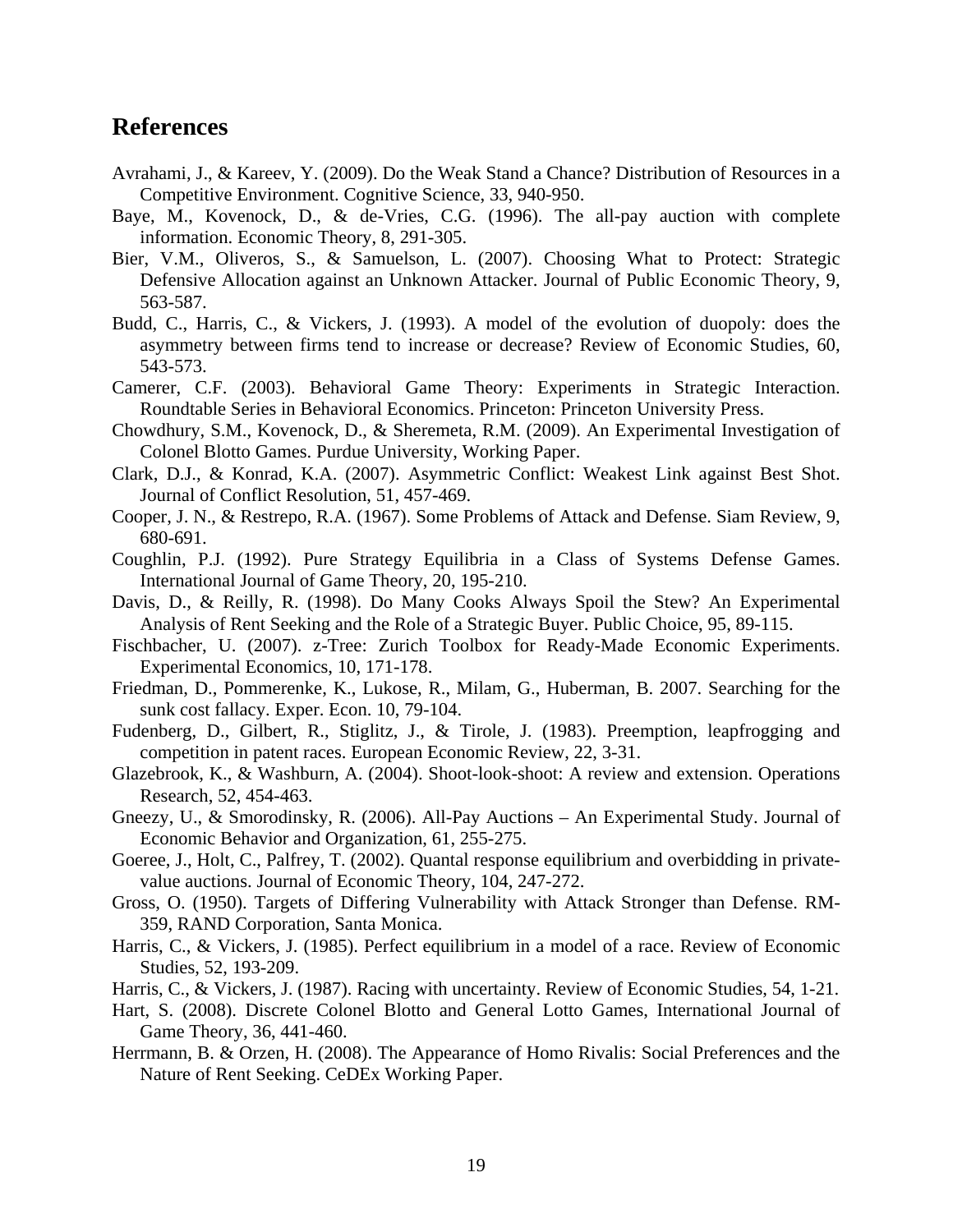- Hillman, A. & Riley, J.G., (1989). Politically contestable rents and transfers. Economics and Politics, 1, 17-40.
- Hirshleifer, J. (1983). From Weakest-Link to Best-Shot: the Voluntary Provision of Public Goods, Public Choice, 41, 371-386.
- Konrad, K.A., & Kovenock, D. (2009). Multi-battle contests. Games Economic Behavior, 66, 256-274.
- Kovenock, D., & Roberson, B. (2010). Terrorism and the Optimal Defense of Networks of Targets, Miami University, mimeo.
- Kovenock, D., & Roberson, B. (2010). Strategic Defense and Attack for Series and Parallel Reliability Systems: Comment, Purdue University, mimeo.
- Kovenock, D., Roberson, B., & Sheremeta, R.M. (2010). The Attack and Defense of Weakest-Link Networks, Chapman University, Working Paper.
- Kremer, M. (1993). The O-Ring Theory of Economic Development. Quarterly Journal of Economics, 108, 551- 575.
- Kvasov, D. (2007). Contests with Limited Resources. Journal of Economic Theory, 127,738-748.
- Lei, V., Noussair, C., & Plott, C. (2001). Nonspeculative bubbles in experimental asset markets: lack of common knowledge of rationality vs actual irrationality. Econometrica, 69, 831-859.
- Leininger, W. (1991). Patent competition, rent dissipation, and the persistence of monopoly: the role of research budgets. Journal of Economic Theory, 53, 146-172.
- Levitin, G., & Hausken, K. (2010). Resource Distribution in Multiple Attacks against a Single Target, Risk Analysis, Forthcoming.
- Lugovskyy, V., Puzzello, D., & Tucker, S. (2010). Experimental Investigation of Overdissipation in the All Pay Auction. University of Canterbury, mimeo. European Economic Review, forthcoming.
- Moore, T., Clayton, R., Anderson, R. (2009). The Economics of Online Crime. Journal of Economic Perspectives, 23, 3–20.
- Potters, J.C., De Vries, C.G., & Van Linden, F. (1998). An Experimental Examination of Rational Rent Seeking. European Journal of Political Economy, 14, 783-800.
- Roberson, B. (2006). The Colonel Blotto Game. Economic Theory, 29, 1-24.
- Sheremeta, R.M. (2010a). Contest Design: An Experimental Investigation, Economic Inquiry, forthcoming.
- Sheremeta, R.M. (2010b). Multi-Stage Elimination Contests: An Experimental Investigation, Games and Economic Behavior, 68, 731-747.
- Shubik, M. & Weber, R.J. (1981). Systems Defense Games: Colonel Blotto, Command and Control. Naval Research Logistics Quarterly, 28, 281-287.
- Snyder, J. (1989). Election Goals and the Allocation of Campaign Resources. Econometrica, 57, 637-660.
- Szentes, B., & Rosenthal, R.W. (2003). Three-object two-bidder simultaneous auctions: chopsticks and tetrahedra. Games and Economic Behavior 44, 114–133.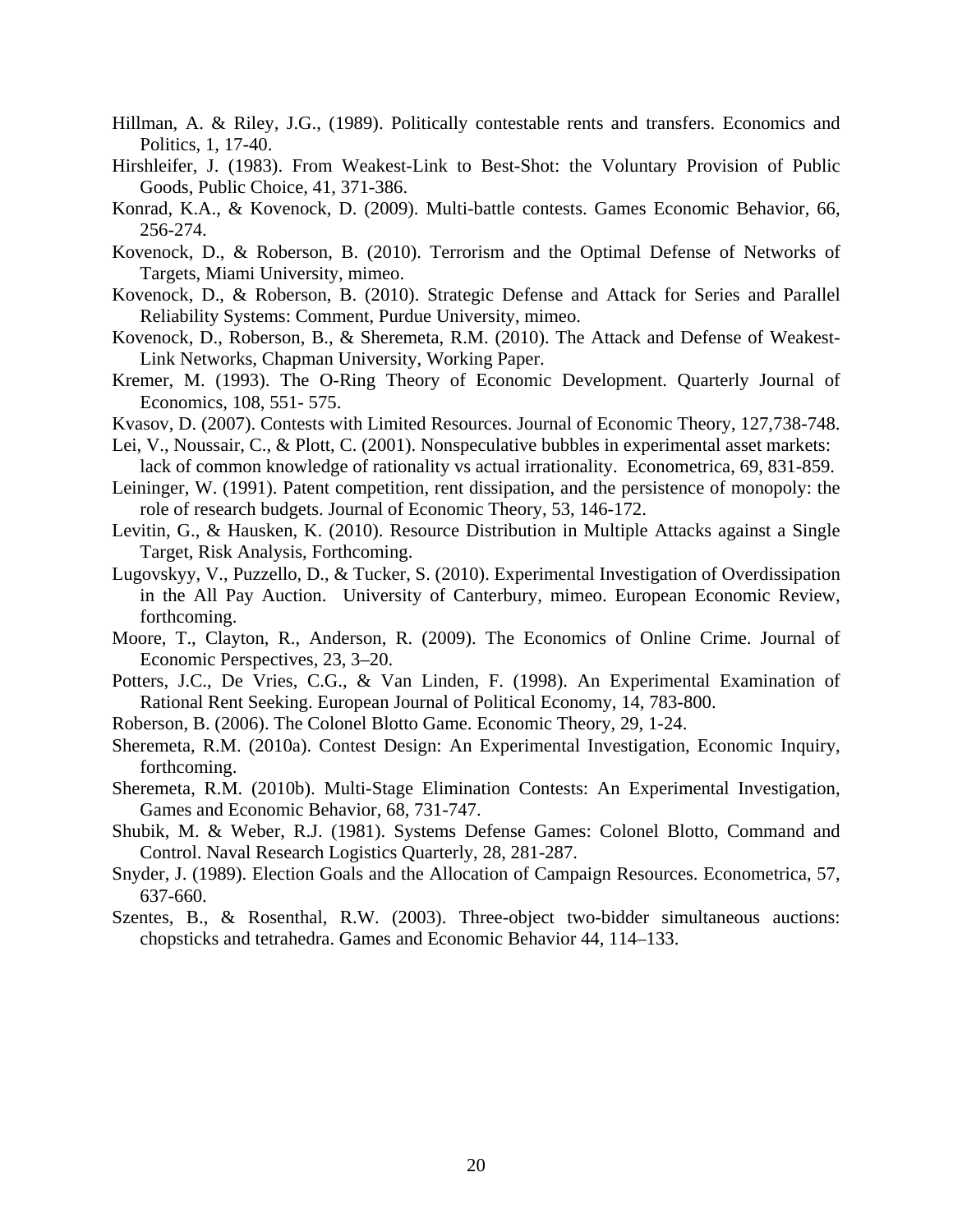# Appendix I: Instructions for N3-V100

#### **General Instructions**

This is an experiment in the economics of decision making. Various research agencies have provided the funds for this research. The instructions are simple and if you follow them closely and make careful decisions, you can make an appreciable amount of money.

The currency used in the experiments is called Francs. At the end of the experiment your Francs will be converted to US Dollars at the rate 25 Franks = US \$1. You are being given a \$20 participation payment. Any gains you make will be added to this amount, while any losses will be deducted from it. You will be paid privately in cash at the end of the experiment.

It is very important that you do not communicate with others or look at their computer screens. If you have questions, or need assistance of any kind, please raise your hand and an experimenter will approach you. If you talk or make other noises during the experiment you will be asked to leave and you will not be paid.

#### **Instructions for the Experiment**

The experiment consists of 20 decision tasks. At the beginning of the first task you will be randomly assigned the role of **participant 1** or **participant 2**. You will remain in this role for the first 10 decision tasks and then change your role assignment for the last 10 tasks of the experiment. For each task you will be randomly paired with another participant in the experiment who is in the opposite role. There are 16 participants in the experiment so 8 are in each role. For each task you are equally likely to be paired with any of the 8 participants in the other role, but no participant will be able to identify if or when he or she has been paired with a specific person.

#### The Decision Task

For each decision task there is a reward in Francs for participant 1 and a reward in Francs for participant 2. These rewards are not the same for the two participants. Only one of the participants will receive the reward for a given task. The reward to **participant 1 is 100 Francs** and the reward to **participant 2 is 50 Francs**.

Each task involves up to 3 rounds. In each round, both participants allocate Francs, and whoever allocates more Francs wins that round with ties being broken randomly. A participant's allocation cannot exceed his or her reward so allocations can be anything from  $[0, 0.1, 0.2, \ldots]$ , the reward]. So for example, if participant 1 allocates 11.4 Francs and participant 2 allocates 11.3 francs, then participant 1 will win the round.

To enter your allocation, you simply type it in the box on your screen and press OK. After both participants have done this, each person will be informed of both allocations and who won the round.

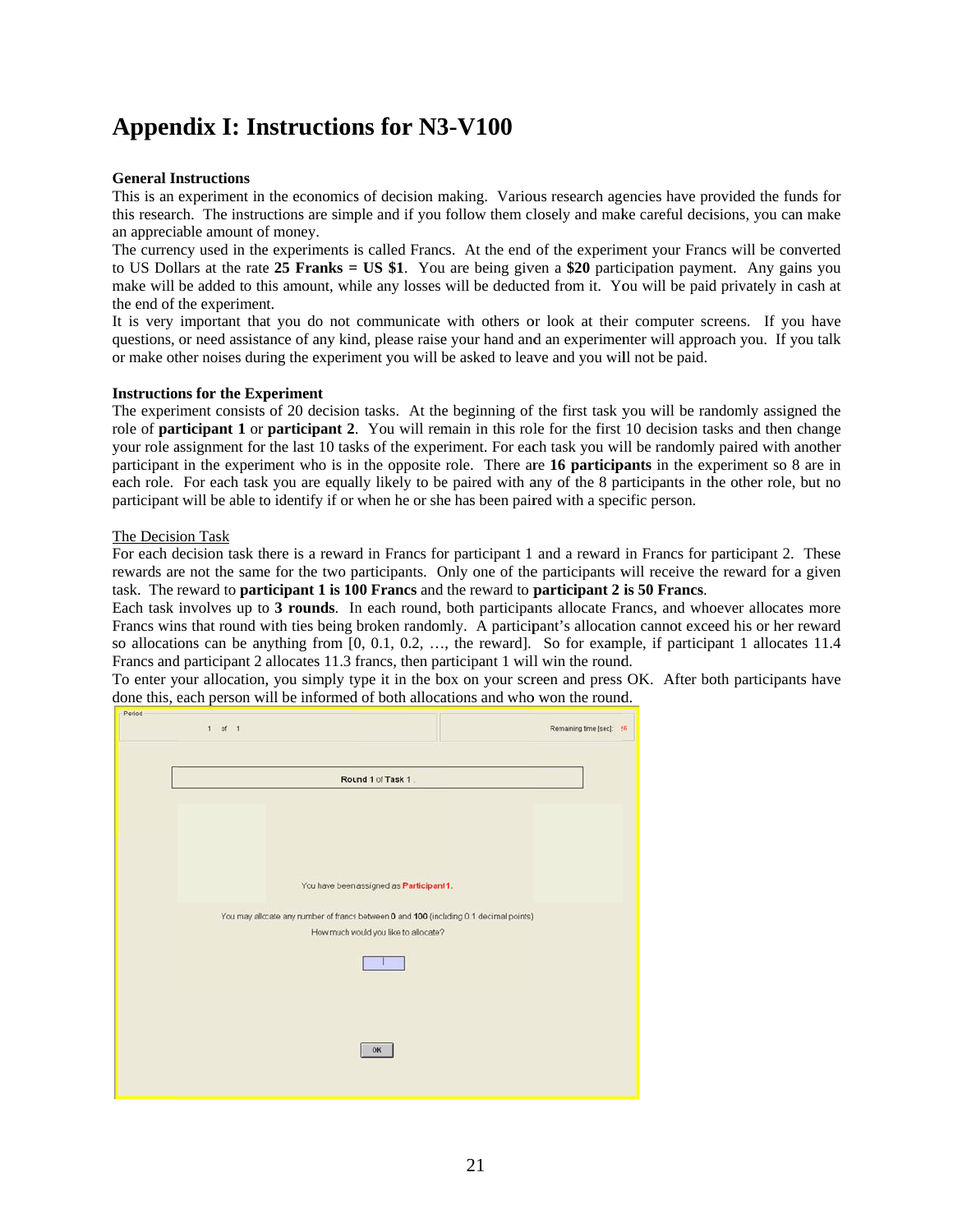#### Your Earnings

If participant 1 wins all 3 rounds then he or she receives the reward. However, if participant 2 wins any round, then participant 2 receives the reward. Since participant 2 only needs to win a single round, the task will end if this occurs. Notice that a single reward is received for the whole task; there is not a reward for each round.

Any Francs allocated in a round are deducted from your payment regardless of whether or not you won the round or the reward. This means that if both participants allocate Francs in a task, then one will lose Francs. This is why each participant is being given a participation payment of \$20, which corresponds to 500 Francs.

Consider the following example where the reward to participant 1 is 100 and the reward to participant 2 is 50 and the task involves 3 potential rounds. If participant 1 allocates 15 Francs in round 1 and participant 2 allocates 5 Francs in round 1 then participant 1 wins the round and both participants lose their allocations. If in the second round participant 1 allocates 10 Francs and participant 2 allocates 15 Francs then participant 2 wins the round and hence receives the reward. Participant 1's earnings for the task would be  $-15 - 10 = -25$  Francs and Participant 2's earnings for the task would be  $50 - 5 - 15 = 30$  Francs.



After each task, you will be shown your payoff (positive or negative) in francs for that task. You should record this information on your Personal Record Sheet. At the conclusion of the experiment, 2 out of the first 10 tasks and 2 out of the last 10 tasks will be randomly selected. Your experimental earnings will be the sum of your earnings on those four tasks. This amount will be added to your participation payment.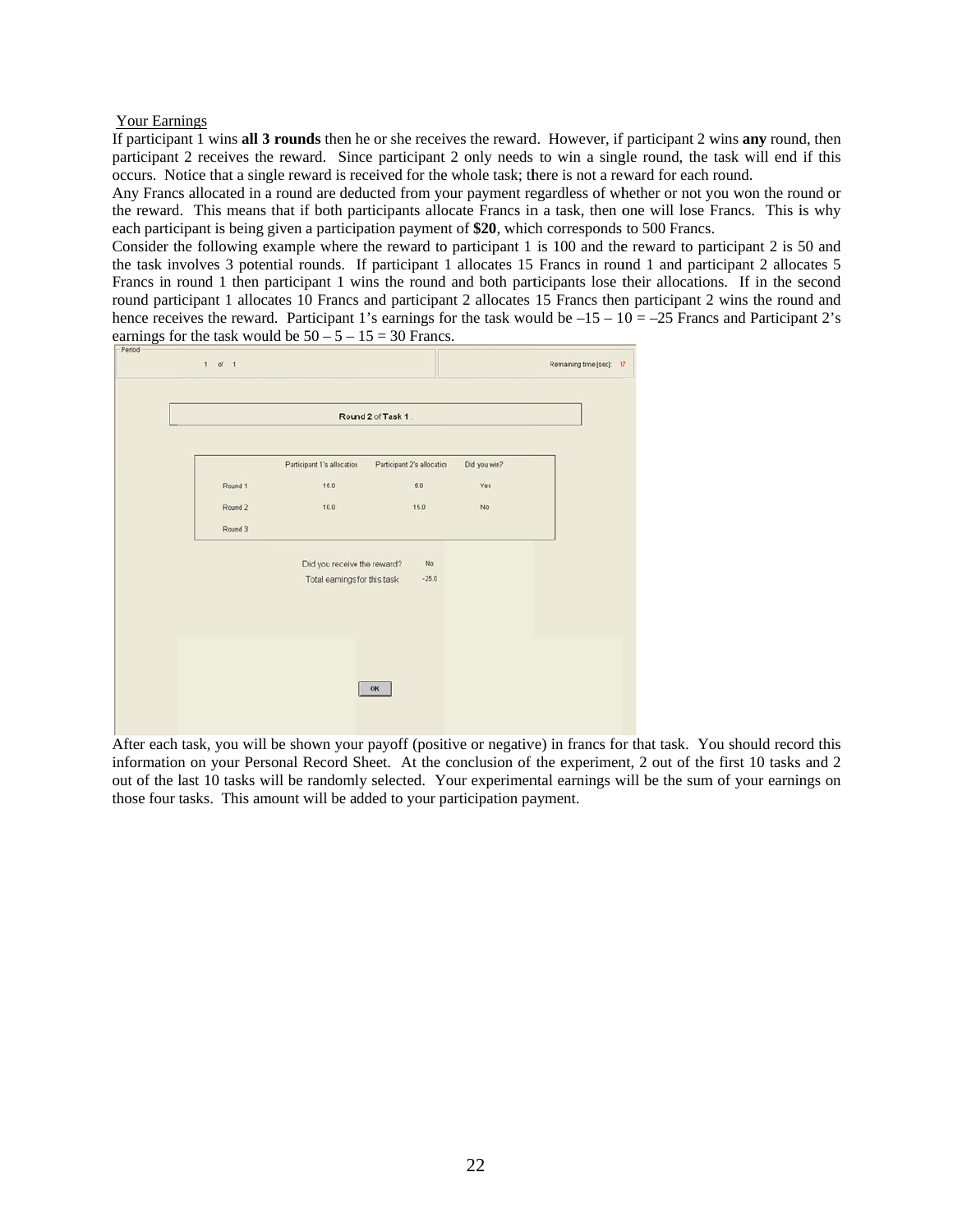# **Appendix II: Tables and Figures**

| Battle           | <b>Expected Payoff</b> |          |                 | Expected Bid                                        | Probability of Winning             |  |  |
|------------------|------------------------|----------|-----------------|-----------------------------------------------------|------------------------------------|--|--|
|                  | Player $D$             | Player A | Player $D$      | Player A                                            | Player $D$                         |  |  |
| $\mathbf{1}$     | $v_D - nv_A$           | $\theta$ | $\frac{v_A}{2}$ | $(v_A)^2$<br>$2(v_D - (n-1)v_A)$                    | $v_A$<br>$2(v_p - (n-1)v_A)$       |  |  |
| 2                | $v_D - (n-1)v_A$       | $\theta$ | $\frac{v_A}{2}$ | $(v_{A})^{2}$<br>$2(v_D - (n-2)v_A)$                | $v_A$<br>$2(v_D - (n-2)v_A)$       |  |  |
| $\ddotsc$        | $\cdots$               | .        | .               | .                                                   | .                                  |  |  |
| $n-k$            | $v_D - (k+1)v_A$       | $\theta$ | $\frac{v_A}{2}$ | $(v_A)^2$<br>$2(v_D - kv_A)$                        | $v_A$<br>$\frac{1}{2(v_D - kv_A)}$ |  |  |
| $\cdots$         | $\cdots$               | .        | $\cdots$        |                                                     | .                                  |  |  |
| $n-2$            | $v_D - 3v_A$           | $\theta$ | $\frac{v_A}{2}$ | $(v_A)^2$<br>$2(v_D - 2v_A)$                        | $v_A$<br>$\sqrt{2(v_D - 2v_A)}$    |  |  |
| $n-1$            | $v_D - 2v_A$           | $\theta$ | $\frac{v_A}{2}$ | $(v_A)^2$<br>$2(\underline{v}_D - \underline{v}_A)$ | $v_{\!A}$<br>$2(v_D - v_A)$        |  |  |
| $\boldsymbol{n}$ | $v_D - v_A$            | $\theta$ | $\frac{v_A}{2}$ | $(v_A)^2$<br>$2v_D$                                 | $-\frac{v_A}{2v_D}$                |  |  |

Table 1: Equilibrium Payoffs and Expenditures for  $v_D \geq nv_A$ .

**Table 2: Equilibrium Payoffs and Expenditures for**  $v_D \leq (n-1)v_A$ **.** 

| <b>Battle</b> |                      | <b>Expected Payoff</b> | Expected Bid                                                                 | Probability of Winning                   |                              |  |
|---------------|----------------------|------------------------|------------------------------------------------------------------------------|------------------------------------------|------------------------------|--|
|               | Player D             | Player A               | Player D                                                                     | Player A                                 | Player $D$                   |  |
|               |                      | $v_{A}-\varepsilon$    |                                                                              | ε                                        |                              |  |
| 2             |                      |                        | $(n-1)v_A - v_D \mid \frac{(v_D - (n-2)v_A)^2}{(n-2)v_A}$<br>2v <sub>4</sub> | $v_D - (n-2)v_A$                         | $v_A$<br>$2(v_D - (n-2)v_A)$ |  |
| 3             | $v_{D} - (n-2)v_{A}$ |                        | $v_A$                                                                        | $(v_A)^2$<br>$-(n-3)v_{A}$ )<br>$2(v_D)$ | $v_A$<br>$2(v_D - (n-3)v_A)$ |  |
| $\cdots$      | $\cdots$             | $\cdots$               | $\cdots$                                                                     | $\cdots$                                 | $\cdots$                     |  |
| n             | $v_D - v_A$          |                        | $v_A$                                                                        | $(v_A)^2$<br>2v <sub>D</sub>             | $\cdot \frac{v_A}{2v_D}$     |  |

**Table 3: Equilibrium Payoffs and Expenditures for**  $nv_A > v_D > (n-1)v_A$ **.** 

| Battle   | <b>Expected Payoff</b> |              | <b>Expected Bid</b>            | Probability of Winning           |                              |  |
|----------|------------------------|--------------|--------------------------------|----------------------------------|------------------------------|--|
|          | Player $D$             | Player A     | Player $D$                     | Player A                         | Player $D$                   |  |
|          |                        | $nv_A - v_D$ | $(v_D - (n-1)v_A)^2$<br>$2v_4$ | $v_D - (n-1)v_A$                 | $v_A$<br>$2(v_D - (n-1)v_A)$ |  |
| 2        | $v_D - (n-1)v_A$       |              | $v_A$                          | $(v_A)^2$<br>$2(v_n - (n-2)v_A)$ | $v_A$<br>$2(v_D - (n-2)v_A)$ |  |
| $\cdots$ | $\cdots$               | $\cdots$     | $\cdots$                       | $\cdots$                         | $\cdots$                     |  |
| п        | $v_D - v_A$            |              | $v_A$                          | $(v_A)^2$<br>$2v_{\rm D}$        | $\overline{2v_D}$            |  |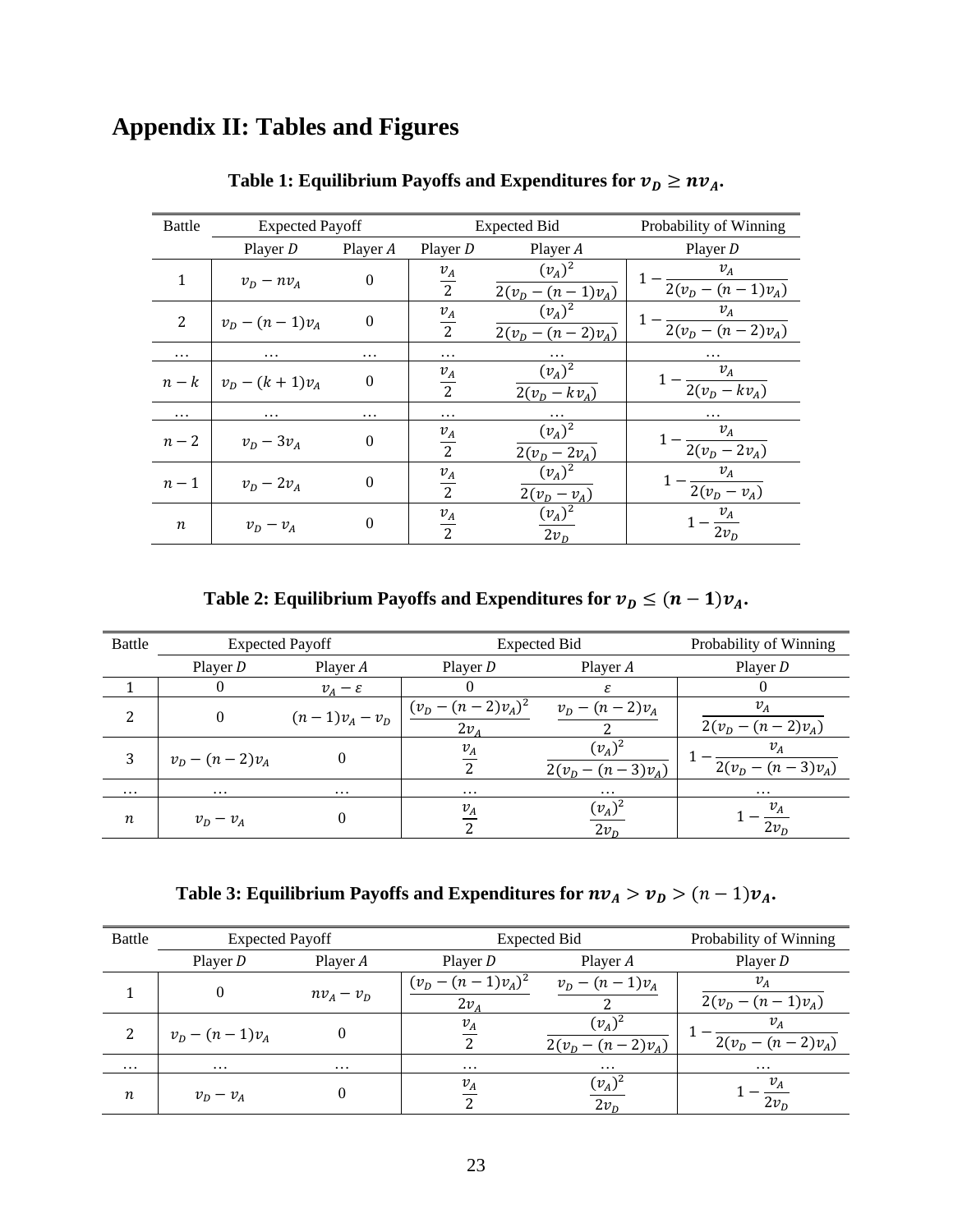| Treatment                 | Battle<br>Number | Average Allocation |      |        | <b>Expected Payoff</b> |          |          | Probability of<br>Winning a Battle |                  | Probability of<br>Winning the Game |        |       |        |
|---------------------------|------------------|--------------------|------|--------|------------------------|----------|----------|------------------------------------|------------------|------------------------------------|--------|-------|--------|
| $(n, v_D, v_A)$           |                  | Equil              |      | Actual |                        |          | Equil    | Actual                             |                  | Equil                              | Actual | Equil | Actual |
|                           |                  | D                  | A    | D      | A                      | D        | А        | D                                  | $\boldsymbol{A}$ | D                                  | D      | D     | D      |
| $N3-V100$                 |                  | 0.0                | 0.1  | 15.0   | 12.4                   |          |          |                                    |                  | 0.00                               | 0.55   |       |        |
| (3, 100, 50)              | 2                | 25.0               | 25.0 | 20.1   | 11.1                   | $\Omega$ | 50       | $-7.5$                             | 11.6             | 0.50                               | 0.70   | 0.00  | 0.29   |
|                           | 3                | 25.0               | 12.5 | 26.7   | 14.6                   |          |          |                                    |                  | 0.75                               | 0.75   |       |        |
|                           |                  | 25.0               | 25.0 | 26.8   | 18.0                   |          |          |                                    |                  | 0.50                               | 0.65   |       |        |
| $N3-V150$<br>(3, 150, 50) | $\overline{2}$   | 25.0               | 12.5 | 32.6   | 13.0                   | $\Omega$ | $\Omega$ | $-6.7$                             | $-6.0$           | 0.75                               | 0.79   | 0.31  | 0.41   |
|                           | 3                | 25.0               | 8.3  | 39.2   | 17.0                   |          |          |                                    |                  | 0.83                               | 0.80   |       |        |
|                           |                  | 0.0                | 0.1  | 18.4   | 13.1                   | $\theta$ | 50       | $-17.4$                            | 3.2              | 0.00                               | 0.63   | 0.00  | 0.27   |
| $N4-V150$                 | 2                | 25.0               | 25.0 | 22.5   | 12.0                   |          |          |                                    |                  | 0.50                               | 0.74   |       |        |
| (4, 150, 50)              | 3                | 25.0               | 12.5 | 28.6   | 15.2                   |          |          |                                    |                  | 0.75                               | 0.73   |       |        |
|                           | 4                | 25.0               | 8.3  | 34.8   | 16.8                   |          |          |                                    |                  | 0.83                               | 0.79   |       |        |

**Table 4: Equilibrium Predictions and Aggregate Statistics**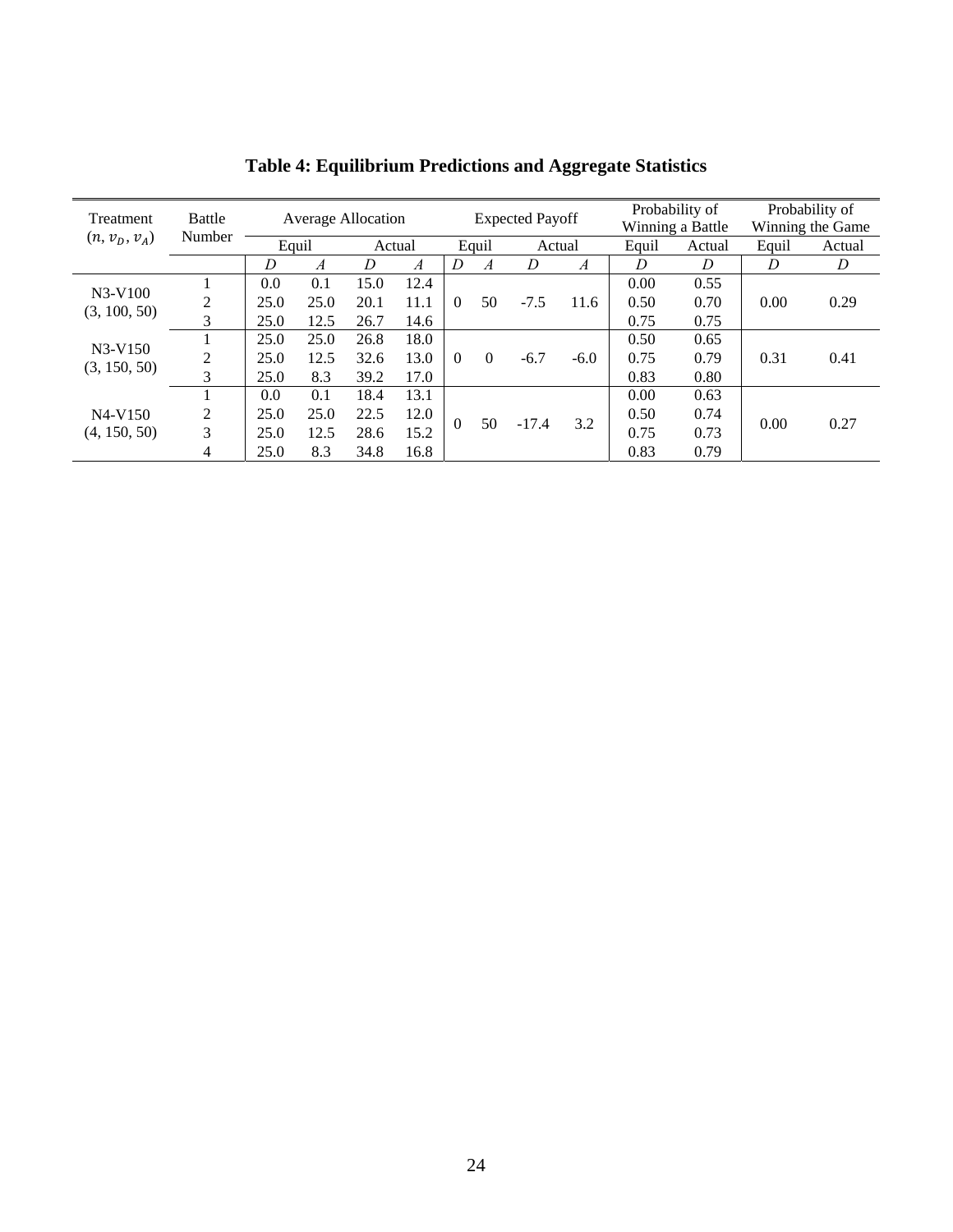

**Figure 1: Total Expenditure across All Periods (All Treatments)**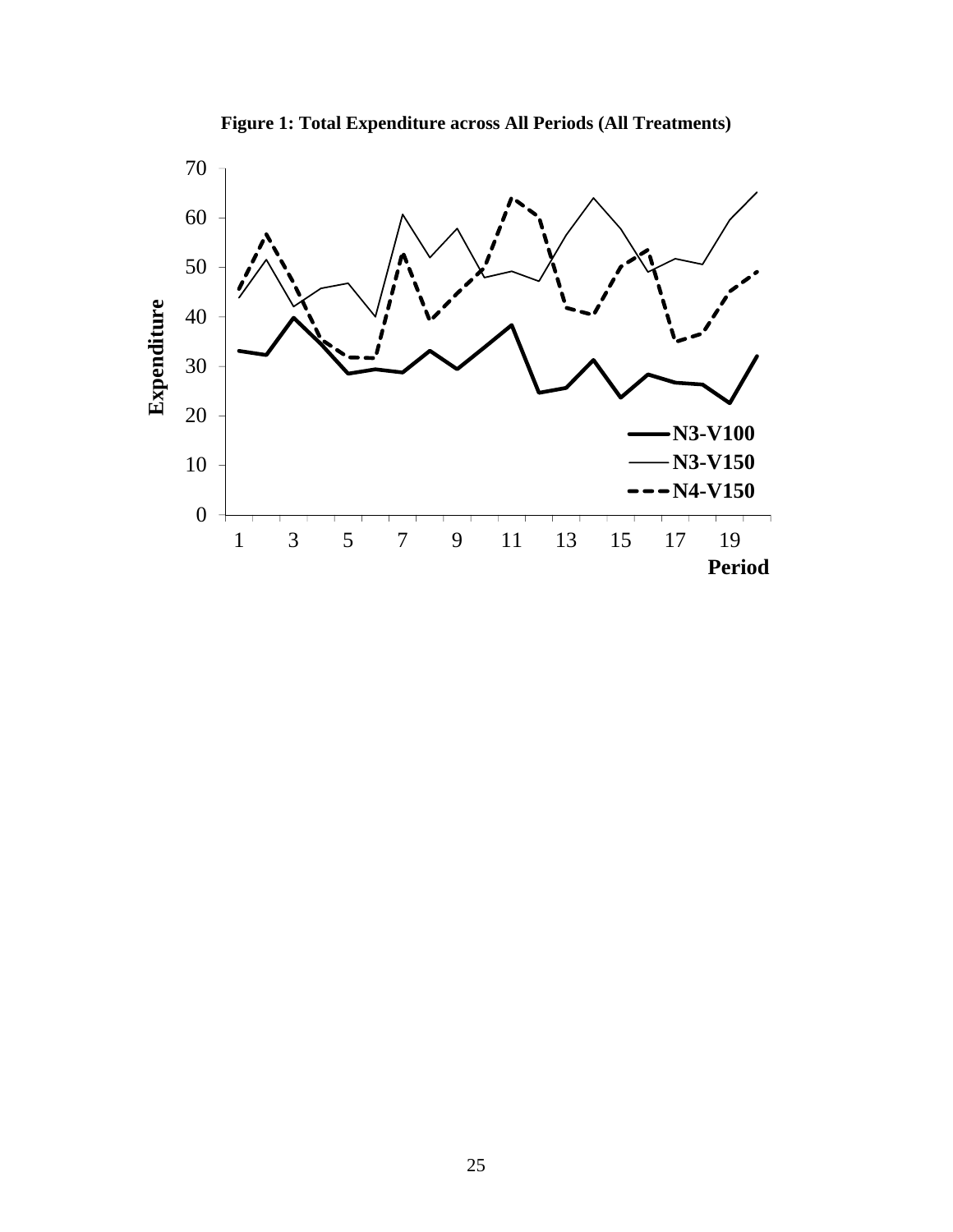



Defender Expenditures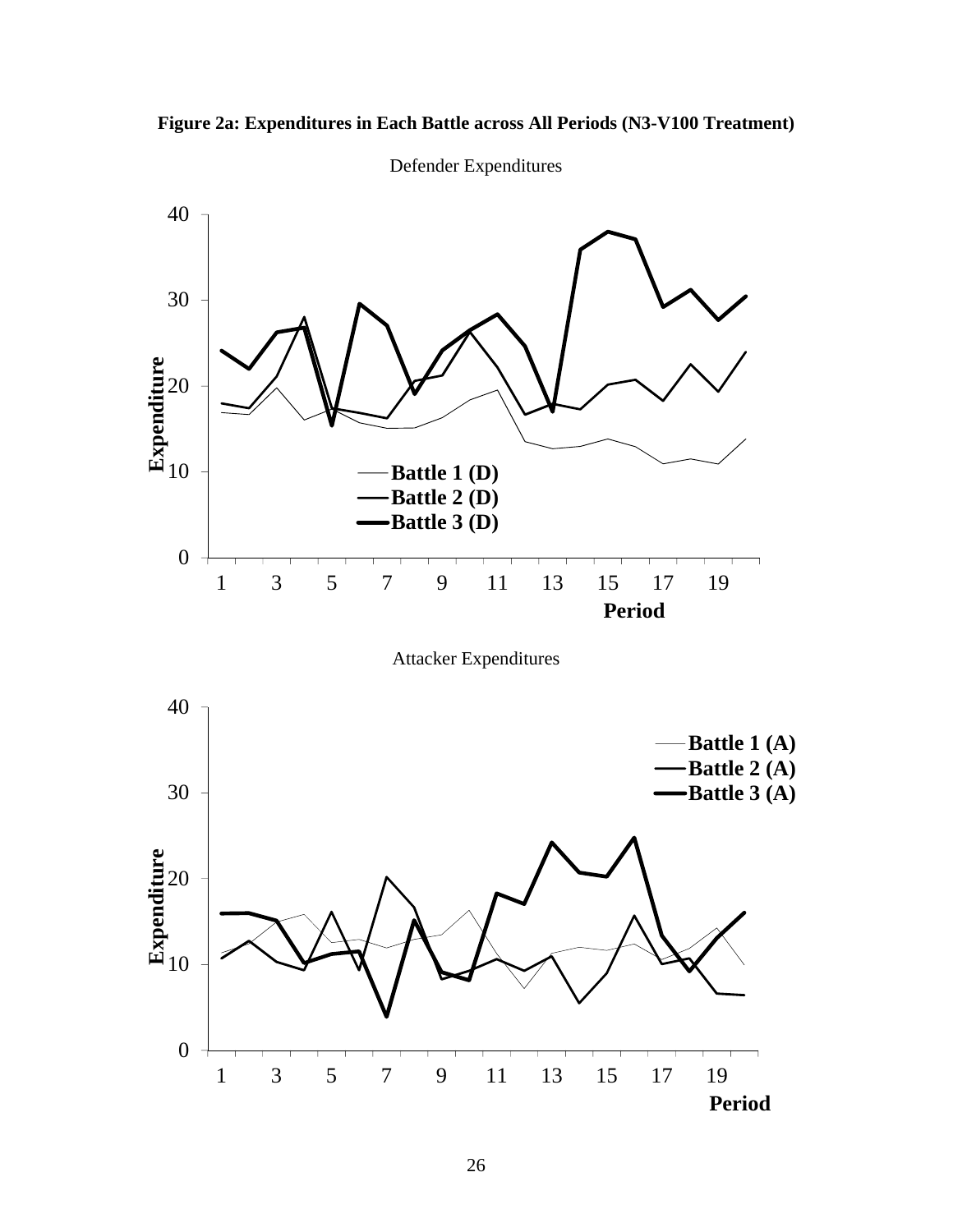



Defender Expenditures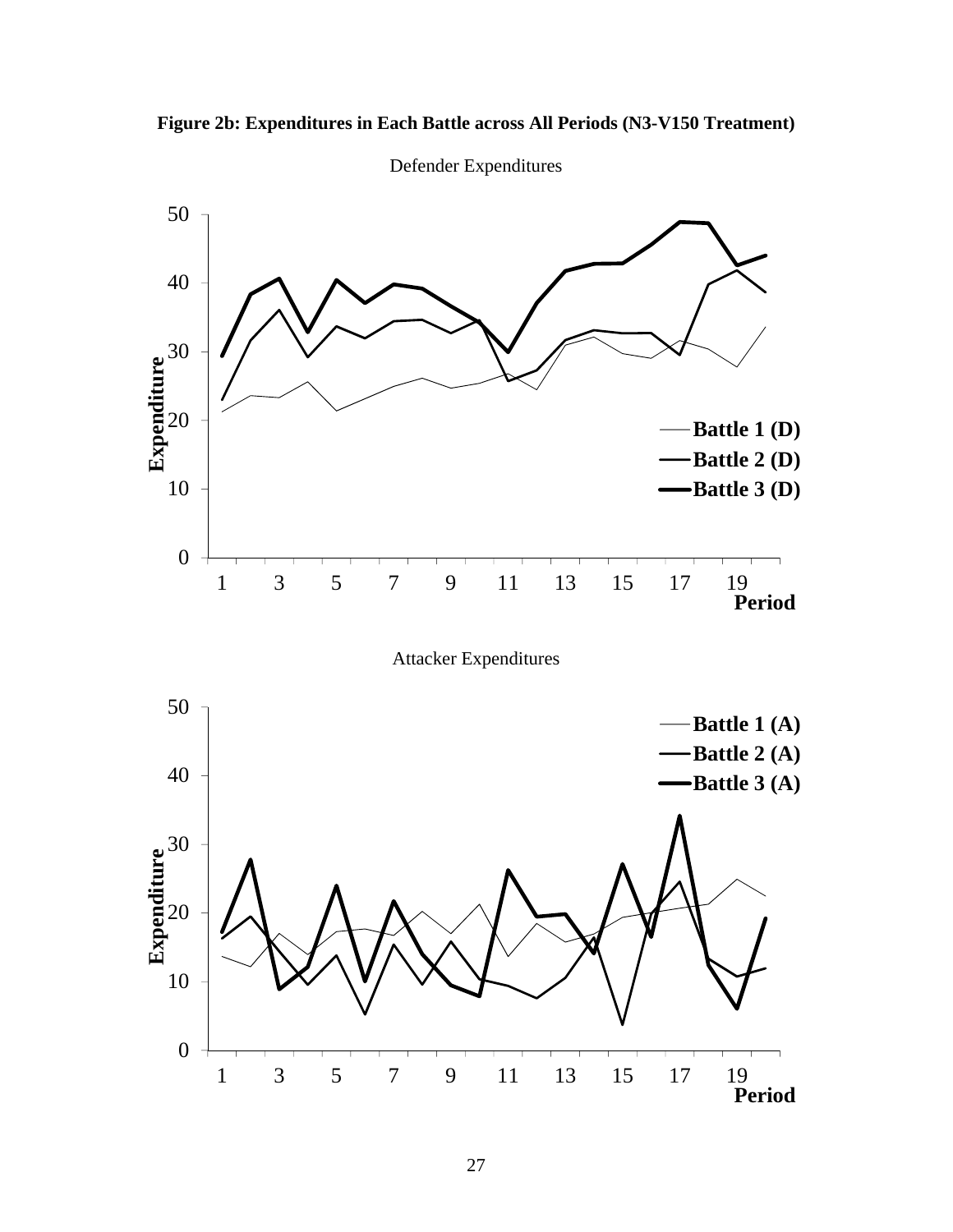



Defender Expenditures

Attacker Expenditures

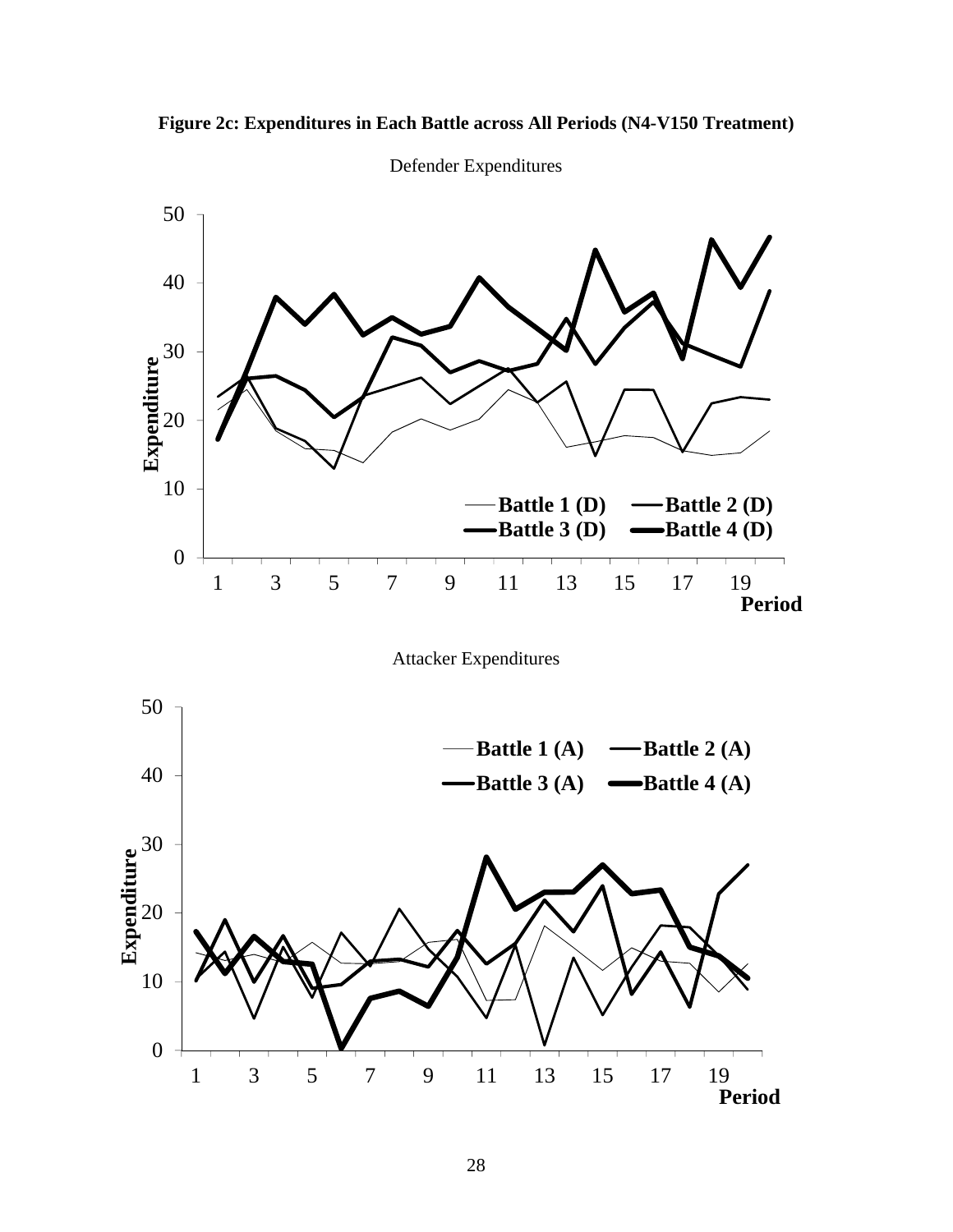

**Figure 3a: Attacks Lasting for at least Two Battles in (N3-V100 Treatment)**

Second Largest Attack of Contest

**Figure 3a: Attacks Lasting for at least Two Battles in (N3-V150 Treatment)** 

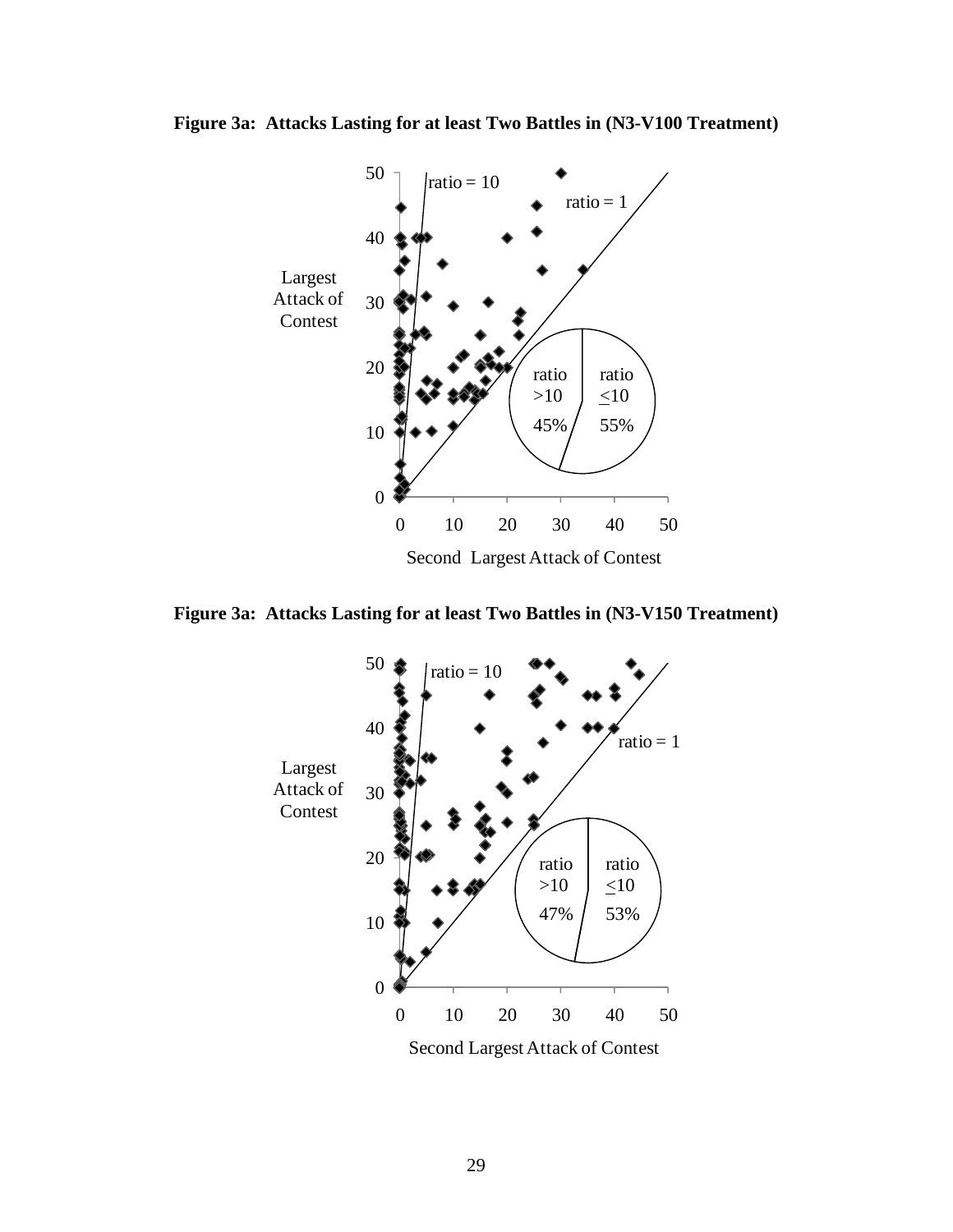

**Figure 3c: Attacks Lasting for at least Two Battles in (N4 -V100 Treatment)**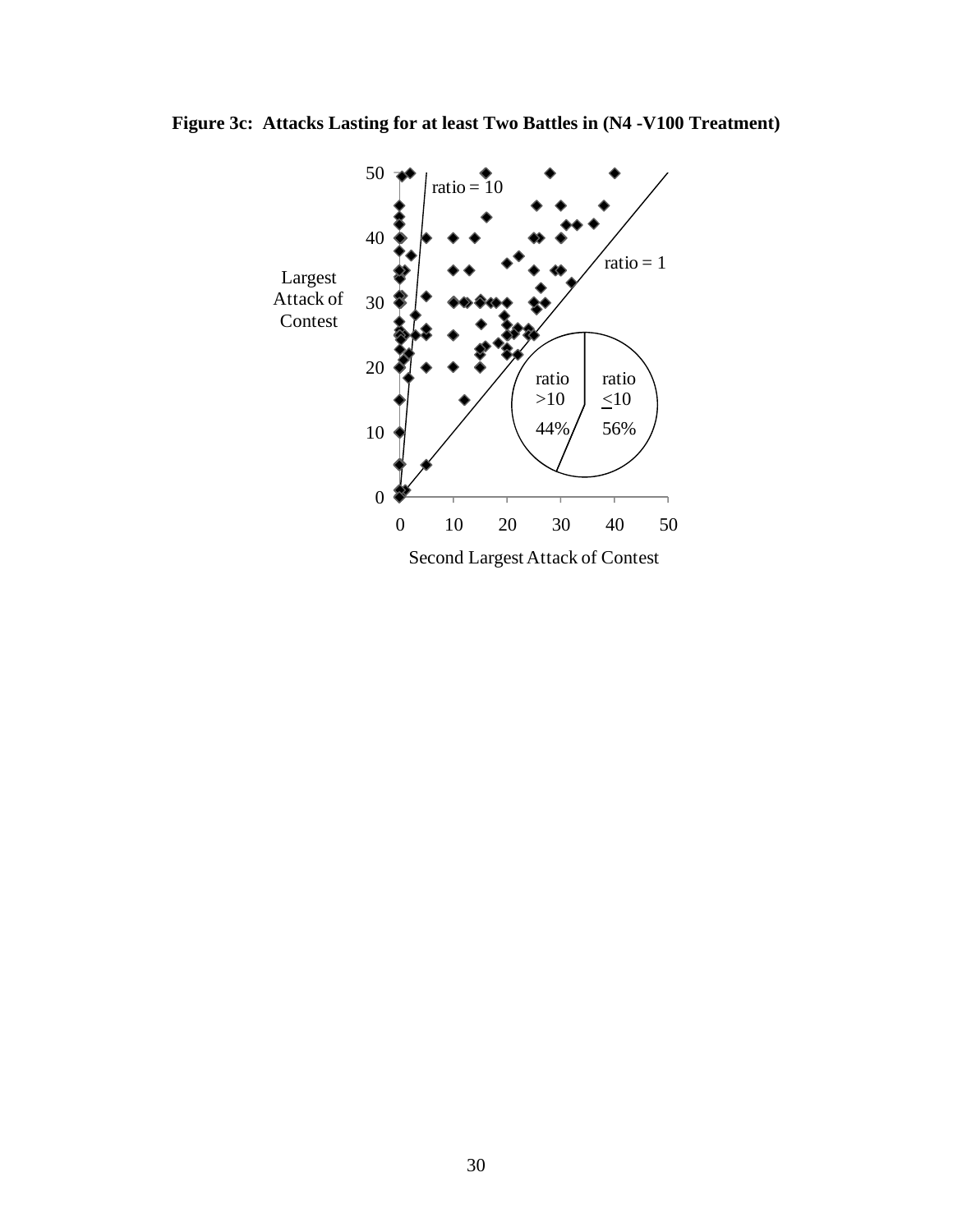### **Economic Science Institute Working Papers**

#### **2010**

**10-17** Deck, C., Lin, S. and Porter, D. Affecting Policy by Manipulating Prediction Markets: Experimental Evidence.

**10-16** Deck, C. and Kimbrough, E. Can Markets Save Lives? An Experimental Investigation of a Market for Organ Donations.

**10-15** Deck, C., Lee, J. and Reyes, J. Personality and the Consistency of Risk Taking Behavior: Experimental Evidence.

**10-14** Deck, C. and Nikiforakis, N. Perfect and Imperfect Real-Time Monitoring in a Minimum-Effort Game.

**10-13** Deck, C. and Gu, J. Price Increasing Competition? Experimental Evidence.

**10-12** Kovenock, D., Roberson, B.,and Sheremeta, R. The Attack and Defense of Weakest-Link Networks.

**10-11** Wilson, B., Jaworski, T., Schurter, K. and Smyth, A. An Experimental Economic History of Whalers' Rules of Capture.

**10-10** DeScioli, P. and Wilson, B. Mine and Thine: The Territorial Foundations of Human Property.

**10-09** Cason, T., Masters, W. and Sheremeta, R. Entry into Winner-Take-All and Proportional-Prize Contests: An Experimental Study.

**10-08** Savikhin, A. and Sheremeta, R. Simultaneous Decision-Making in Competitive and Cooperative Environments.

**10-07** Chowdhury, S. and Sheremeta, R. A generalized Tullock contest.

**10-06** Chowdhury, S. and Sheremeta, R. The Equivalence of Contests.

**10-05** Shields, T. Do Analysts Tell the Truth? Do Shareholders Listen? An Experimental Study of Analysts' Forecasts and Shareholder Reaction.

**10-04** Lin, S. and Rassenti, S. Are Under- and Over-reaction the Same Matter? A Price Inertia based Account.

**10-03** Lin, S. Gradual Information Diffusion and Asset Price Momentum.

**10-02** Gjerstad, S. and Smith, V. Household expenditure cycles and economic cycles, 1920 – 2010.

**10-01** Dickhaut, J., Lin, S., Porter, D. and Smith, V. Durability, Re-trading and Market Performance.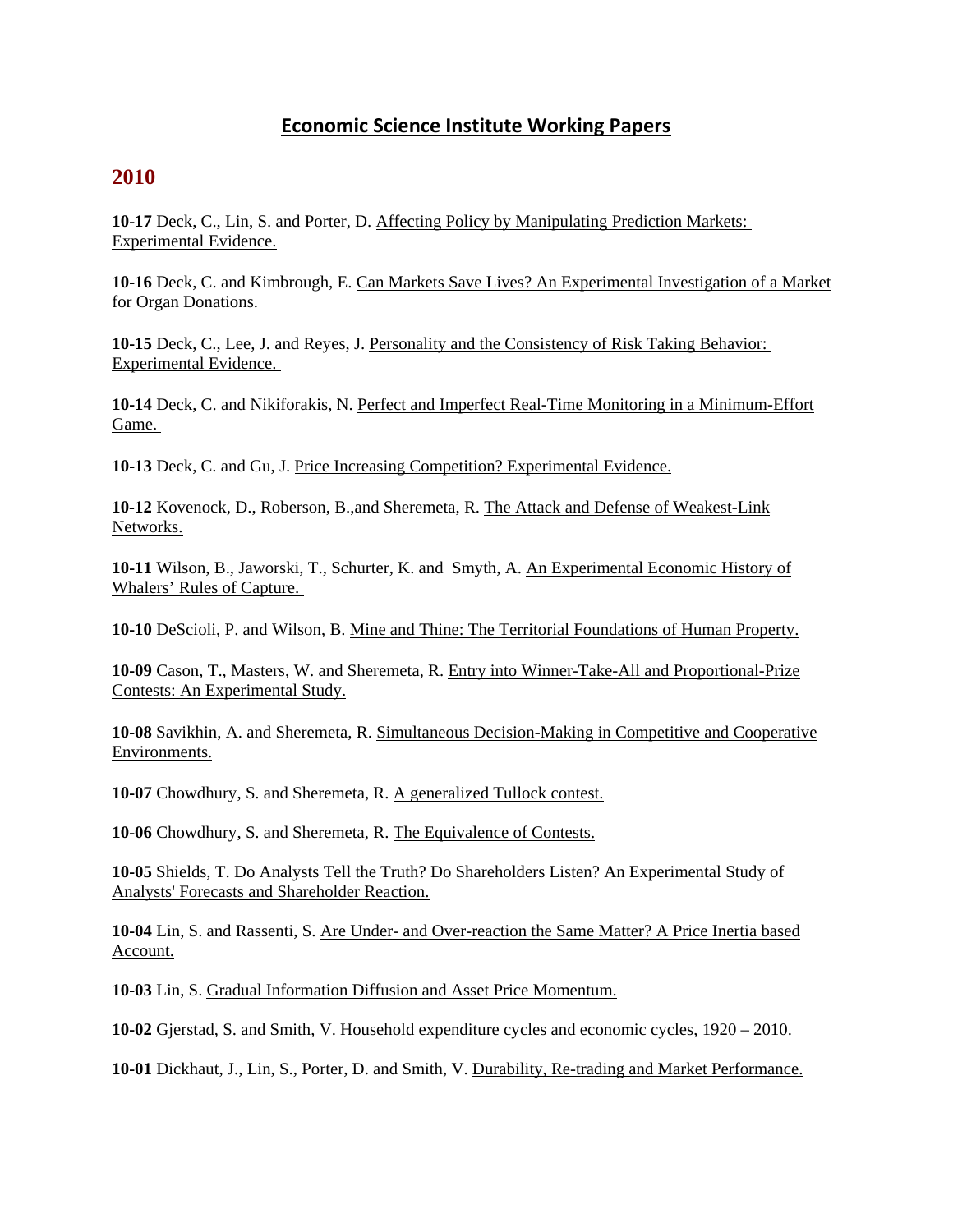#### **2009**

**09-11** Hazlett, T., Porter, D., Smith, V. Radio Spectrum and the Disruptive Clarity OF Ronald Coase.

**09-10** Sheremeta, R. Expenditures and Information Disclosure in Two-Stage Political Contests.

**09-09** Sheremeta, R. and Zhang, J. Can Groups Solve the Problem of Over-Bidding in Contests?

**09-08** Sheremeta, R. and Zhang, J. Multi-Level Trust Game with "Insider" Communication.

**09-07** Price, C. and Sheremeta, R. Endowment Effects in Contests.

**09-06** Cason, T., Savikhin, A. and Sheremeta, R. Cooperation Spillovers in Coordination Games.

**09-05** Sheremeta, R. Contest Design: An Experimental Investigation.

**09-04** Sheremeta, R. Experimental Comparison of Multi-Stage and One-Stage Contests.

**09-03** Smith, A., Skarbek, D., and Wilson, B. Anarchy, Groups, and Conflict: An Experiment on the Emergence of Protective Associations.

**09-02** Jaworski, T. and Wilson, B. Go West Young Man: Self-selection and Endogenous Property Rights.

**09-01** Gjerstad, S. Housing Market Price Tier Movements in an Expansion and Collapse.

#### **2008**

**08-10** Dickhaut, J., Houser, D., Aimone, J., Tila, D. and Johnson, C. High Stakes Behavior with Low Payoffs: Inducing Preferences with Holt-Laury Gambles.

**08-09** Stecher, J., Shields, T. and Dickhaut, J. Generating Ambiguity in the Laboratory.

**08-08** Stecher, J., Lunawat, R., Pronin, K. and Dickhaut, J*.* Decision Making and Trade without Probabilities.

**08-07** Dickhaut, J., Lungu, O., Smith, V., Xin, B. and Rustichini, A. A Neuronal Mechanism of Choice.

**08-06** Anctil, R., Dickhaut, J., Johnson, K., and Kanodia, C. Does Information Transparency Decrease Coordination Failure?

**08-05** Tila, D. and Porter, D. Group Prediction in Information Markets With and Without Trading Information and Price Manipulation Incentives.

**08-04** Caginalp, G., Hao, L., Porter, D. and Smith, V. Asset Market Reactions to News: An Experimental Study.

**08-03** Thomas, C. and Wilson, B. Horizontal Product Differentiation in Auctions and Multilateral Negotiations.